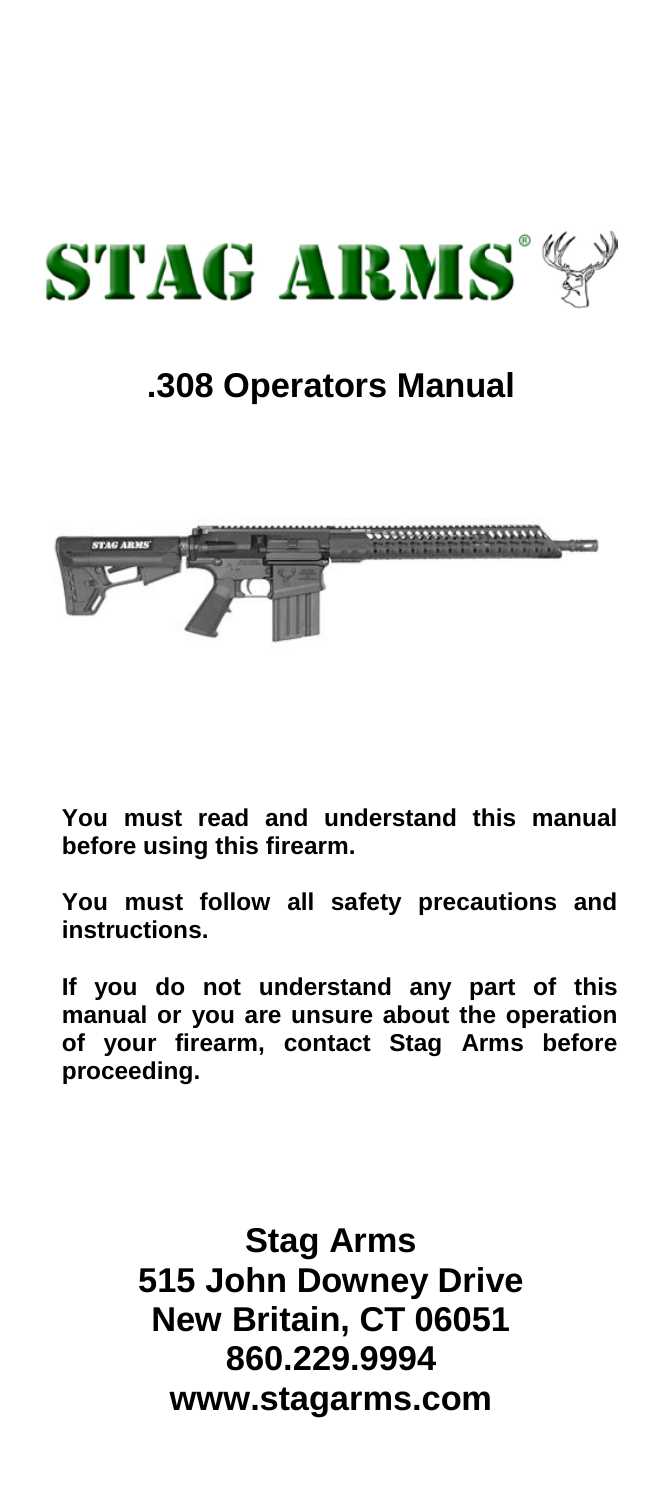# **A WARNING**

**Prevent serious injury or death.**

**Failure to read this manual and to follow the instructions may result in serious injury or death to you or to others.** 

**Be sure you understand all instructions and hazards associated with firearms before using this firearm.**

| Safety Alert Symbol And Signal Words  3 |  |
|-----------------------------------------|--|
|                                         |  |
|                                         |  |
|                                         |  |
|                                         |  |
|                                         |  |
|                                         |  |
|                                         |  |
|                                         |  |
|                                         |  |
|                                         |  |
|                                         |  |
|                                         |  |
|                                         |  |
|                                         |  |
|                                         |  |
| Remove Buffer And Action Spring 34      |  |
|                                         |  |
|                                         |  |
|                                         |  |
|                                         |  |
|                                         |  |
|                                         |  |
|                                         |  |
|                                         |  |
|                                         |  |
|                                         |  |
|                                         |  |
|                                         |  |
|                                         |  |
|                                         |  |
|                                         |  |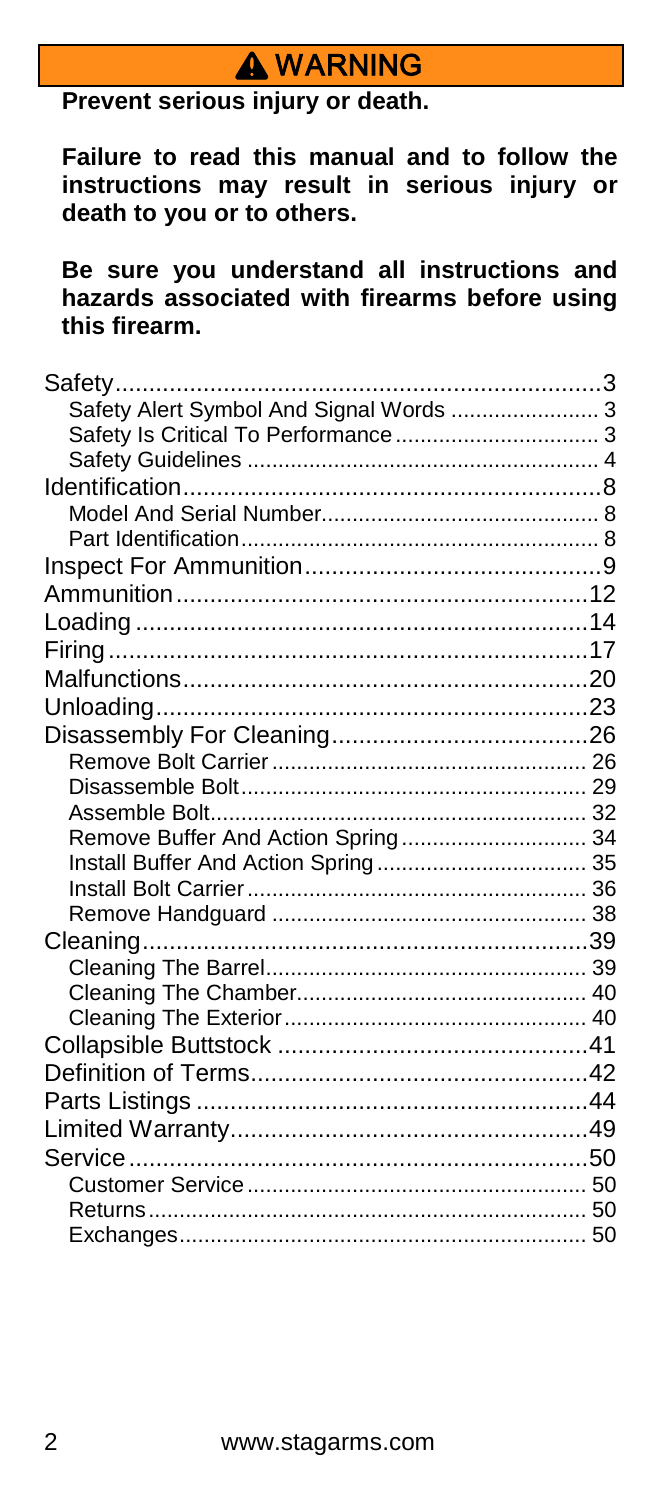## SAFETY ALERT SYMBOL AND SIGNAL WORDS

This manual provides instructions on the operation and maintenance of rifles made by Stag Arms. You must read, understand and follow the instructions and safety warnings in this manual. The safety of yourself and those around you, depends on the knowledge you have of your rifle, and your knowledge of the safety guidelines common to all firearms.

The safety information in this manual is denoted by the safety alert symbol:  $\triangle$ 

The level of risk is indicated by the following signal words.

# **A DANGER**

**Indicates a hazardous situation, which, if not avoided, will result in death or serious injury.** 

## **A WARNING**

**Indicates a hazardous situation, which, if not avoided, could result in death or serious injury.**

# A CAUTION

**Indicates a hazardous situation, which, if not avoided, could result in minor or moderate injury.**

# **NOTICE**

**Indicates a situation that could result in damage to the equipment or other property.**

# SAFETY IS CRITICAL TO PERFORMANCE

A well crafted gun is only as good as the hands that hold it. Shooting accidents are often caused by careless oversights. These oversights can result in the loss of life, limb or property. Proper use and performance of your firearm depends on correct assembly and maintenance, which is why it is critical you read and understand the information in this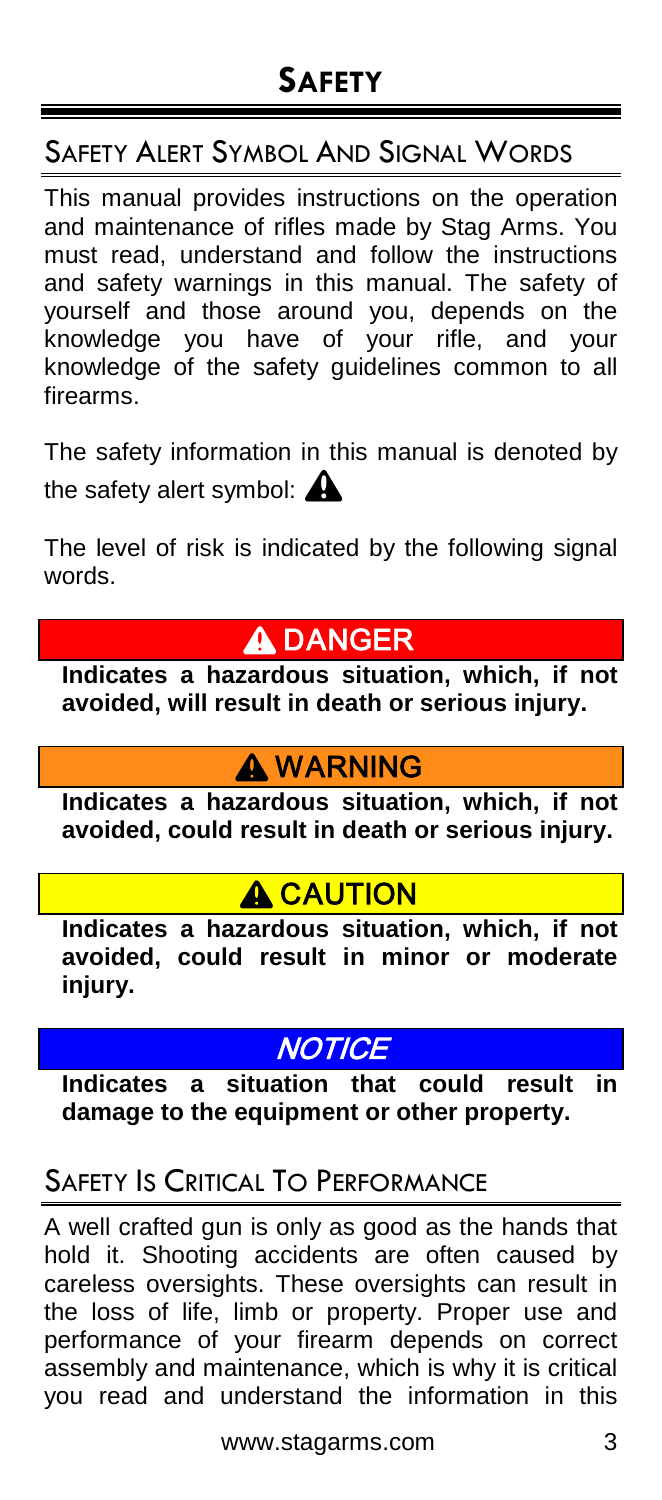manual. Use the following safety guidelines in every situation.

**SAFETY GUIDELINES** 

# **A** WARNING

**You must follow all of the safety guidelines to ensure the safe use of your firearm. Failure to follow these basic firearm safety guidelines may result in an unintended discharge which could cause serious injury or death.** 

 $\triangle$  Treat every firearm as if it's loaded.

A A dropped firearm may discharge. Do not drop your firearm.

 $\triangle$  Always keep your firearm pointed in a safe direction. Never point a firearm at anyone whether the firearm is loaded or not. Be careful when you're loading or unloading your firearm.

 $\mathbf A$  Firearms must be unloaded when not in use. Load your firearm only when you are in the field or target range and ready to fire. Never let a loaded firearm out of your sight. Completely unload your firearm as soon as you are finished shooting, before storing, traveling, standing it against anything, laying it down, entering a vehicle, entering a building or bringing it into your home. Do not take anyone's word that a firearm is unloaded, always verify for yourself. Never pass your firearm to another person until you visually check that it is unloaded. Keep your firearm unloaded and safely stored when not in use.

Never rely on your firearm mechanical features alone. Only your safe handling of your firearm, will ensure the safe use of your firearm. A mechanical safety is not a substitute for common sense. It is merely a supplement to your safe handling of a firearm. Never touch the trigger or trigger guard until you are ready to fire. Be sure that no other objects touch the trigger. Never climb a tree or cross obstacles such as streams, creeks, or fences with a loaded firearm.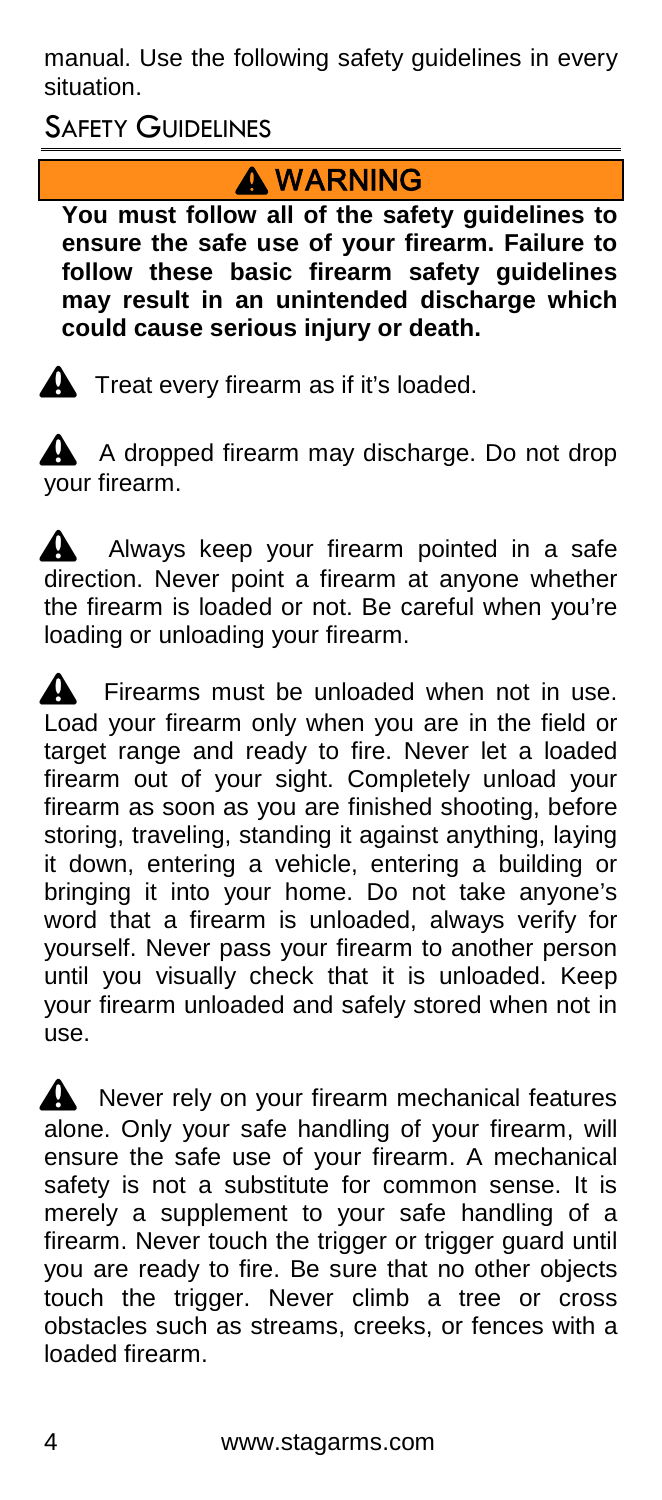$\triangle$  Verify the barrel is clear of obstructions before loading and firing. Completely unload the firearm and check the barrel for any obstructions or debris. Never let water, snow, mud or other materials enter the barrel. Excess lubricants or grease can dangerously increase pressure and may cause barrel to burst when firing. If barrel is obstructed, remove ammunition and clean barrel immediately.

Every firearm is designed to use a certain gauge or caliber of ammunition. Never use the<br>wrong ammunition. or non-standard. or wrong ammunition, or non-standard, or "handloaded" ammunition which has not been subjected to internal ballistic pressure testing. Always read and follow the instructions on the ammunition box.

Be sure of your target and the surrounding area. Never fire unless you know exactly where your shot is going, and what it will strike. Make sure the shot has a safe back stop, such as a hillside or sand. Bullets can ricochet on surfaces such as water. Do not fire into the sky.

**4** Safely store and secure your firearm and ammunition separately. Store your firearm and ammunition so that they are not accessible to children or unauthorized persons. Evaluate your personal situation to be sure children and unauthorized persons cannot access your firearm.

You are responsible for your firearm at all times. You must protect yourself and others against injury or death from misuse of a firearm.

Never lock a loaded firearm and never load a locked firearm.

 $\triangle$  Always wear appropriate eye and ear protection while shooting and cleaning a firearm. Be sure others in the vicinity have protection as well.

 $\triangle$  Never use drugs or alcohol before or during use of firearm. Never use your firearm if you are taking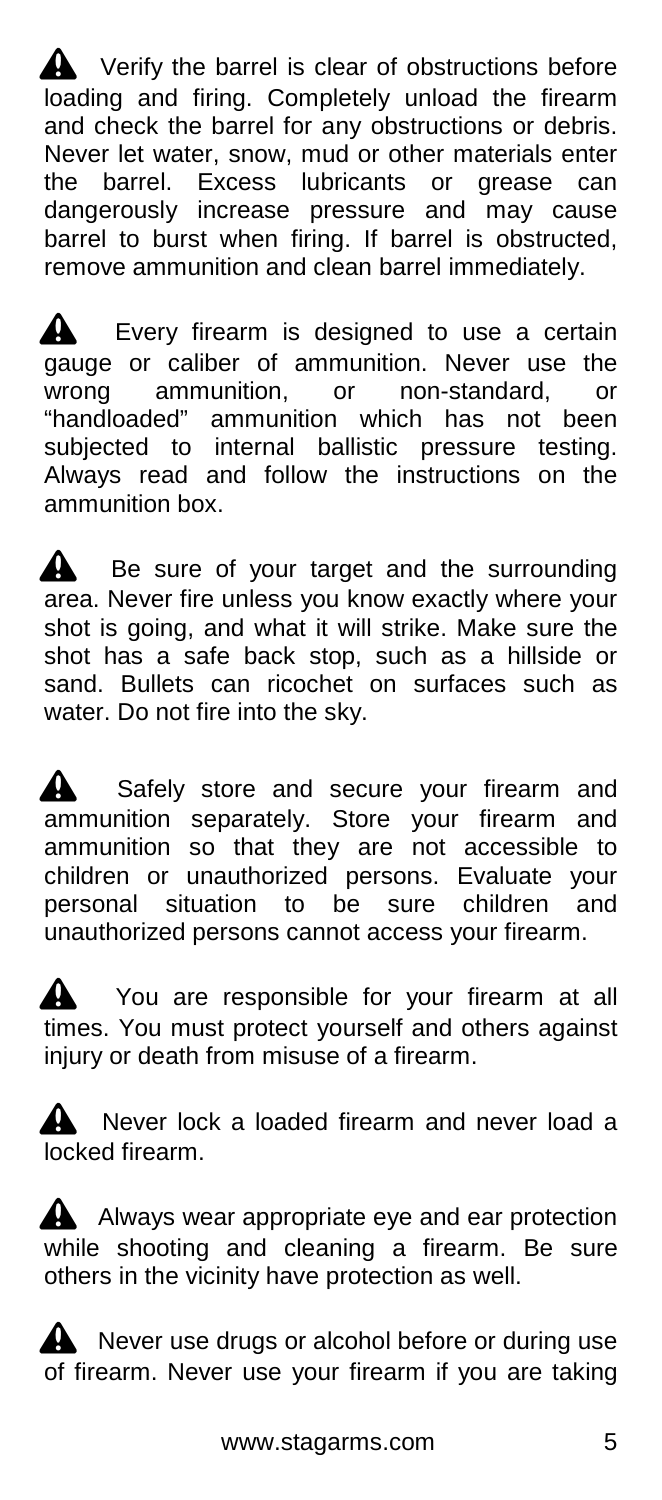any medication which impairs, even slightly, your mental or physical ability.

 $\triangle$  Obey all laws regarding the storage, security, transportation and carrying of firearms. You must be familiar with all local, state, and federal laws regarding the safe use, storage and/or transportation of your firearm. Your local police department can answer any questions you may have regarding the legal use, storing and/or transporting of your firearm.

 $\triangle$  Discharging firearms in poorly ventilated areas, cleaning the firearm, and the handling of ammunition may result in exposure to lead and other substances known to cause birth defects, reproductive harm, cancer, and other physical injury. Wash hands thoroughly after exposure. Read the warnings and labels on all ammunition and cleaning products carefully.

**A** Understand all operational aspects of the firearm before handling. Every firearm is different. Familiarize yourself with all mechanical features of your firearm. If you do not understand any part of this manual or you are unsure about the operation of your firearm, contact Stag Arms at 1-860-229-9994 before proceeding.

 $\triangle$  If your firearm fails to fire when the trigger is pulled, handle with care. Keep the firearm pointed in a safe direction. Keeping your face away from the breach, put the safety on. Unload your firearm and dispose of the ammunition safely.

Never alter or modify your firearm. Never disassemble your firearm beyond what is outlined in this manual. Improper manipulation of any internal components and/or improper disassembly or reassembly may be dangerous, and may lead to serious injury or death. Do not try to change your firearm's trigger pull, alterations might cause accidental firing. Only a qualified gunsmith should service, repair, or modify your firearm in any way.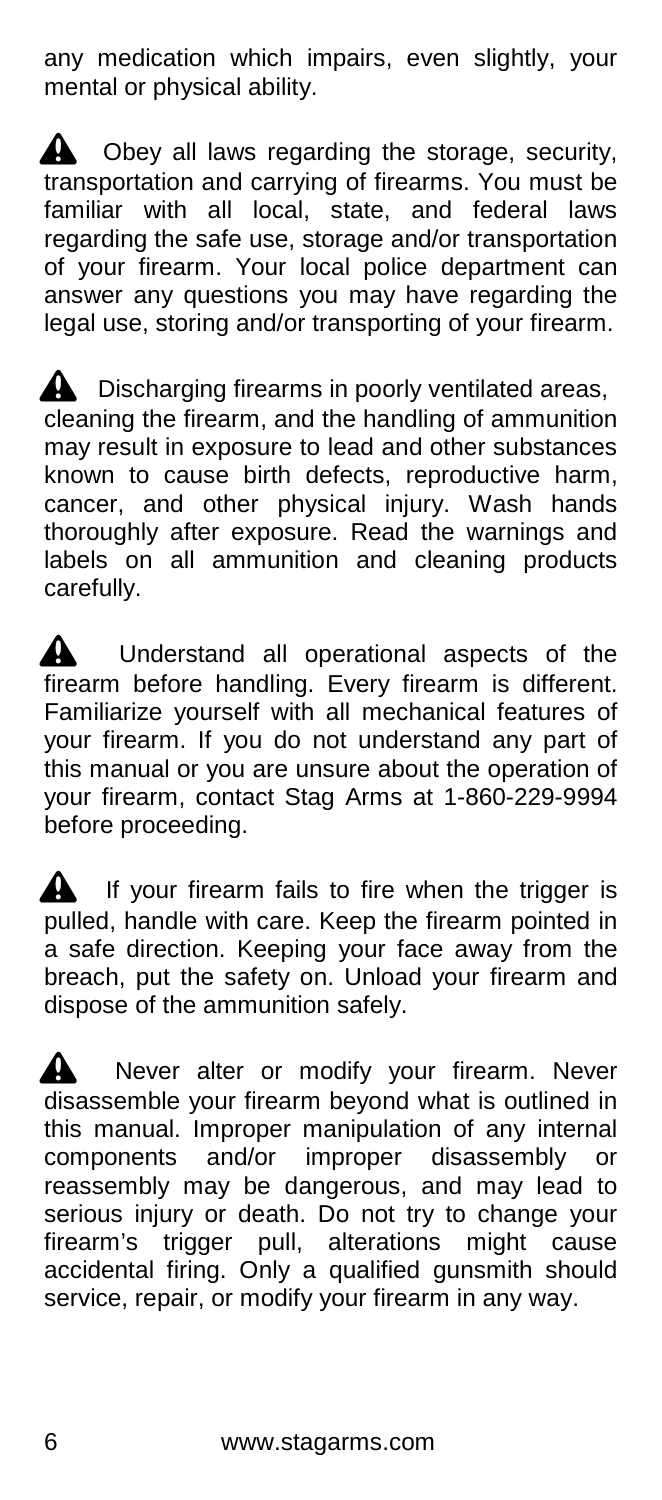Be sure all accessories are compatible with your firearm. Accessories must not interfere with the safe operation of your firearm.

 $\triangle$  Never allow your firearm to be used by an individual who does not understand its safe operation or has not read these firearm safety guidelines.

The safe use of your firearm is your personal responsibility. Failure to follow all of these basic safety guidelines may result in severe injury or death to you or others.

You, the owner, are the most important safety device when it comes to the use of your Stag Arms Firearm.

Under no circumstances will Stag Arms be responsible for any injury, death or property damage that results from:

- A disregard of the safety guidelines and warnings;
- The criminal or negligent use of the firearm;
- Improper or careless handling of the firearm;
- Improper or negligent modifications or repairs to the firearm;
- The use of non-standard, defective, improper or reloaded ammunition.

^ **This manual must accompany this firearm and be transferred with it upon change of ownership or when presented to another person.**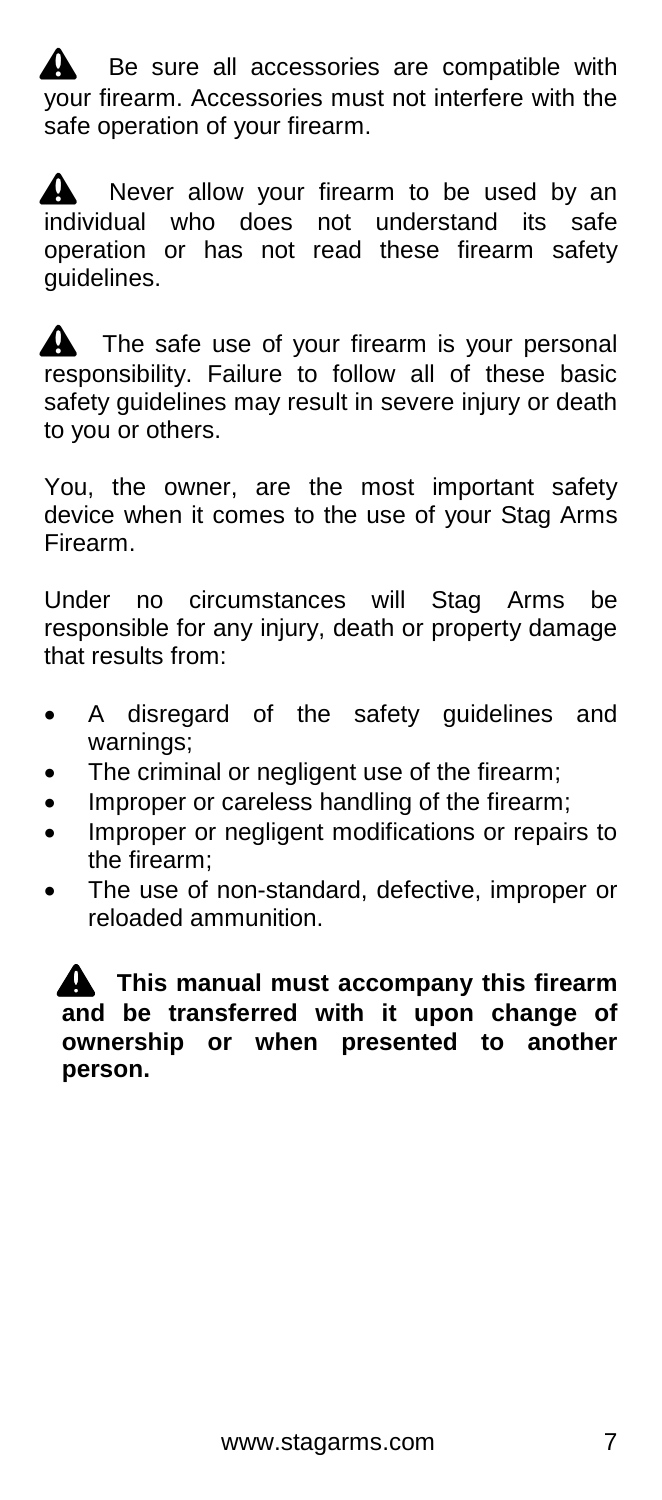### MODEL AND SERIAL NUMBER

The model number (A) and serial number (B) are located on the right side of the firearm. See figure 1.



*Figure 1*

# PART **IDENTIFICATION**





A - Flash Suppressor

- B Handguard
- C Upper
- Receiver D - Bolt Catch
- 
- E Charging Handle
- F Buttstock
- G Safety Lever
- H Grip
- I Trigger
- J Trigger Guard
- K Magazine
- L Lower Receiver
- M Bolt Assist
- N Magazine
	- Release
	- **Button**
- O Dust Cover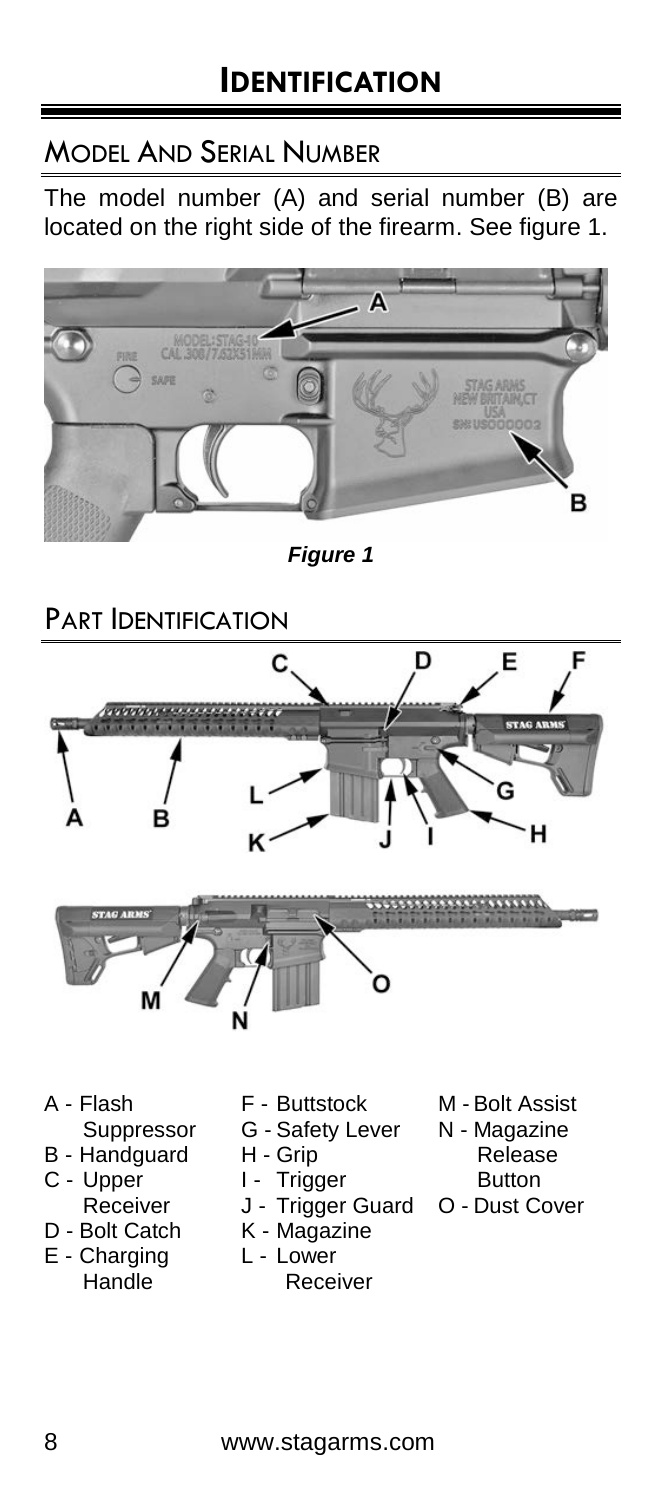**A** WARNING

**Prevent serious injury or death.**

**A loaded firearm may discharge unintentionally.**

**Point the firearm in a safe direction while inspecting for ammunition.**

1. Place the safety selector lever (A) on SAFE. See figure 2.



*Figure 2*

2. Grasp the firearm while keeping your finger off the trigger. Press the magazine release button (B) and pull the magazine (C) down to remove. See figure 3.



www.stagarms.com 9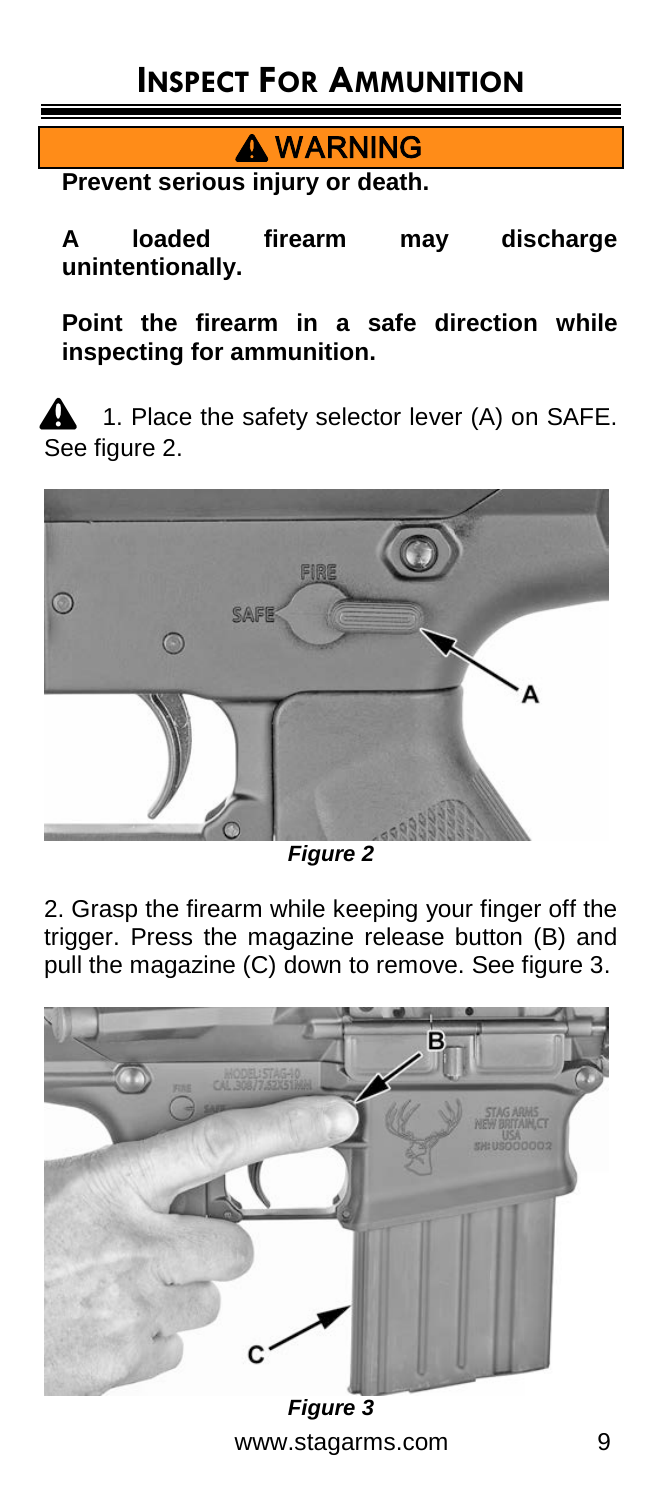3. Unlock and pull the charging handle (D) all the way out and press in on the lower portion of the bolt catch (E). Release charging handle. This locks the bolt in the open position. Push charging handle back in. See figure 4 and 5.



*Figure 4* 

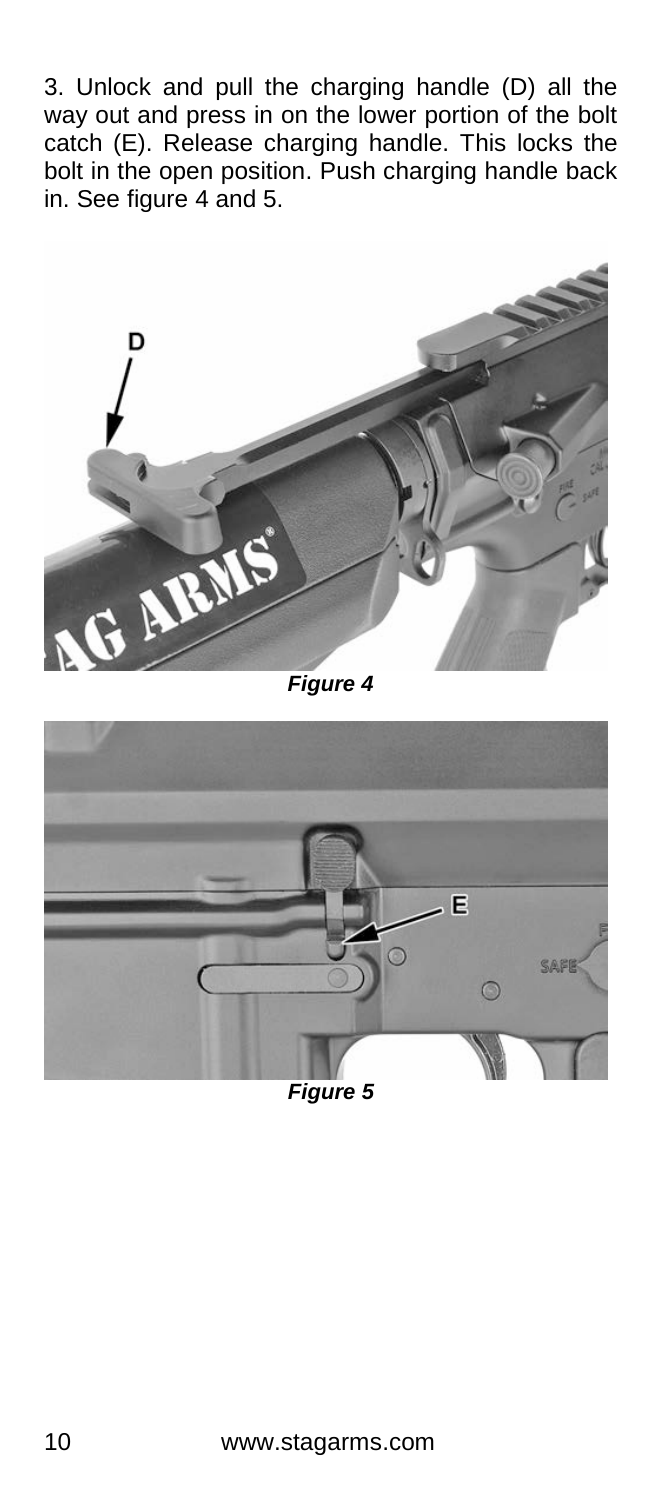4. Look into the receiver through the ejection port and verify that there are no cartridges in the chamber (F). See figure 6.



*Figure 6*

5. Follow this inspection procedure before storage, cleaning, transporting and before handing to another person or when handed to you.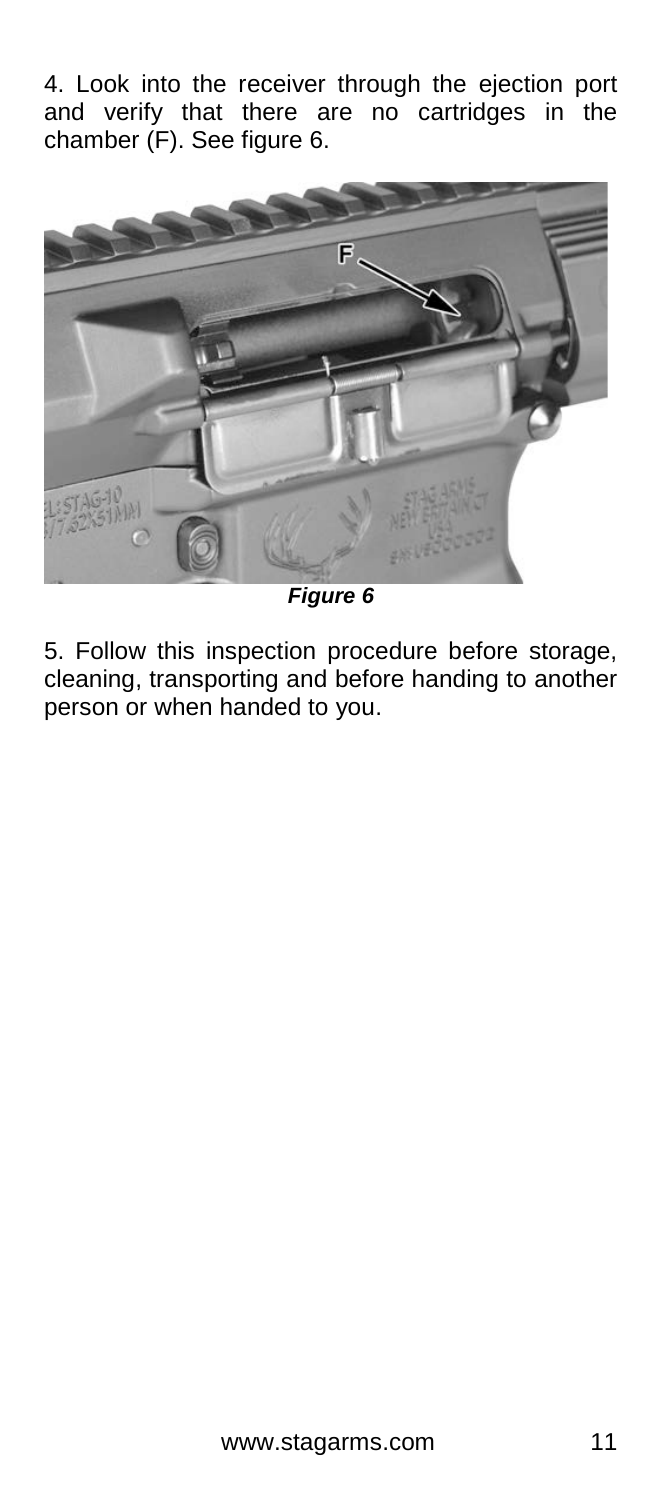$\blacktriangle$  DANGER

**Prevent serious injury or death.**

**Failure to use the proper gauge or caliber of ammunition will cause your firearm to fail when firing.**

**Always use ammunition specifically designed for use in your firearm.**

You are responsible for using ammunition  $\overline{\phantom{a}}$  specifically designed for and that meets industry standards for use in your firearm.

Using ammunition not specifically designed for your firearm can cause the pressure to exceed the capability of your firearm, and could damage and/or rupture your firearm.



 $\mathbf{\Omega}$  Never mix ammunition.

Locate the caliber mark (A) on the firearm. See figure 7. This designates the ammunition caliber that must be used in your firearm.



*Figure 7*

Always inspect your ammunition before using it. Never use damaged or corroded ammunition which could lead to a burst cartridge causing damage to the firearm and possible personal injury or death.

Always use ammunition that is commercially manufactured with internal ballistic pressures which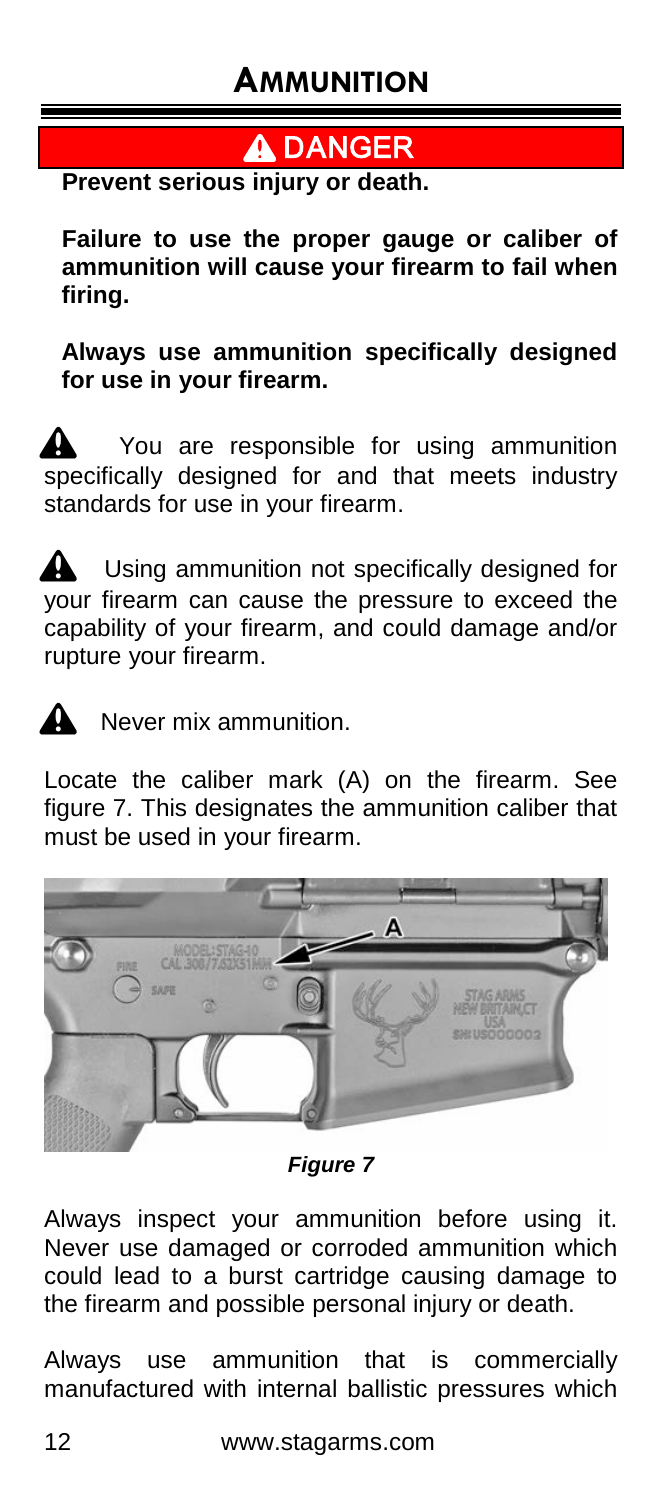are in strict accordance with the specifications of the Sporting Arms and Ammunitions Manufacturers' Institute (SAAMI). For verification, contact your ammunition supplier.

Your firearm has been designed for ammunition of a specific caliber and type. The firearm and ammunition work together as a system. You must use the correct ammunition in your firearm.

# **A WARNING**

**Prevent serious injury or death.**

**Use of "handloaded", reloaded or non-standard ammunition may cause your firearm to fail to fire, jam, or to dangerously increase pressure and cause barrel to burst when firing.**

**Use only quality commercially manufactured ammunition.**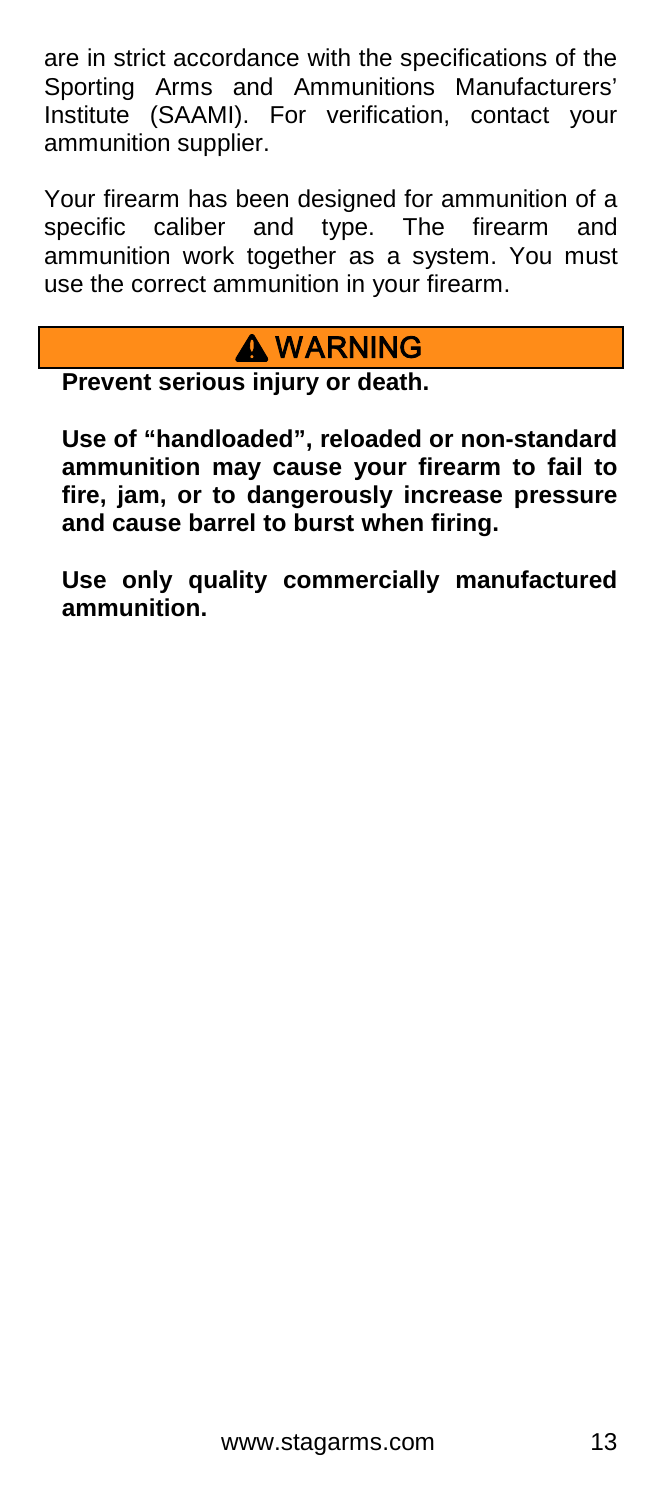# **LOADING**

**A WARNING** 

**Prevent serious injury or death.**

**A loaded firearm may discharge unintentionally if dropped.**

#### **Handle the loaded firearm with care.**

Clean your firearm before the first use. Your firearm has been treated at the factory to prevent corrosion. The chamber, bore, and exterior surfaces must be cleaned to remove excess oil.

You must read and understand this manual before loading.

**A** Load your firearm only when you are in the field or target range, when you are sure of the target and ready to fire.

1. Inspect the firearm for ammunition if you have not done so. See Inspect For Ammunition in this manual.

2. Verify that the safety lever is in the SAFE position.

3. Press the upper portion of the bolt catch (A) and the charging handle (B) should spring forward. Be sure the bolt is fully forward and locked. See figure 8.

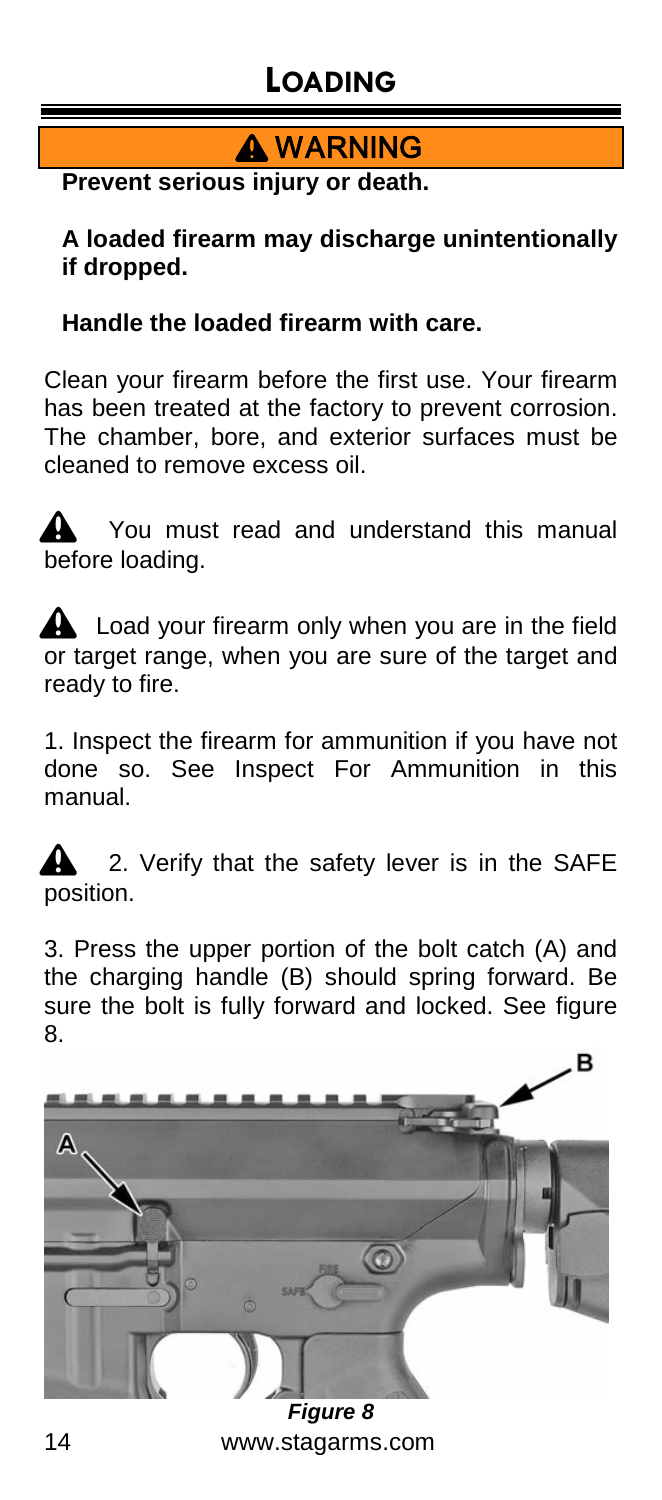# **A** WARNING

**Prevent serious injury or death.**

**Using damaged, incorrect, non-standard, or "handloaded" ammunition may result in firearm failure or misfire.**

**Use only quality undamaged ammunition in your firearm.**

4. Inspect each cartridge for signs of damage. Do not load damaged ammunition. Load the magazine with the proper caliber of undamaged ammunition.

5. Push the magazine (C) up into the magazine well until the magazine release button (D) engages and holds the magazine. Use your hand and tap on the bottom of the magazine to be sure it is seated. See figure 9.



*Figure 9*

### **A** WARNING

**Prevent serious injury or death.**

**After performing step 6, the firearm is loaded and will fire if the safety selector is set to FIRE and the trigger is pulled.**

**Keep the firearm pointed in a safe direction at all times.**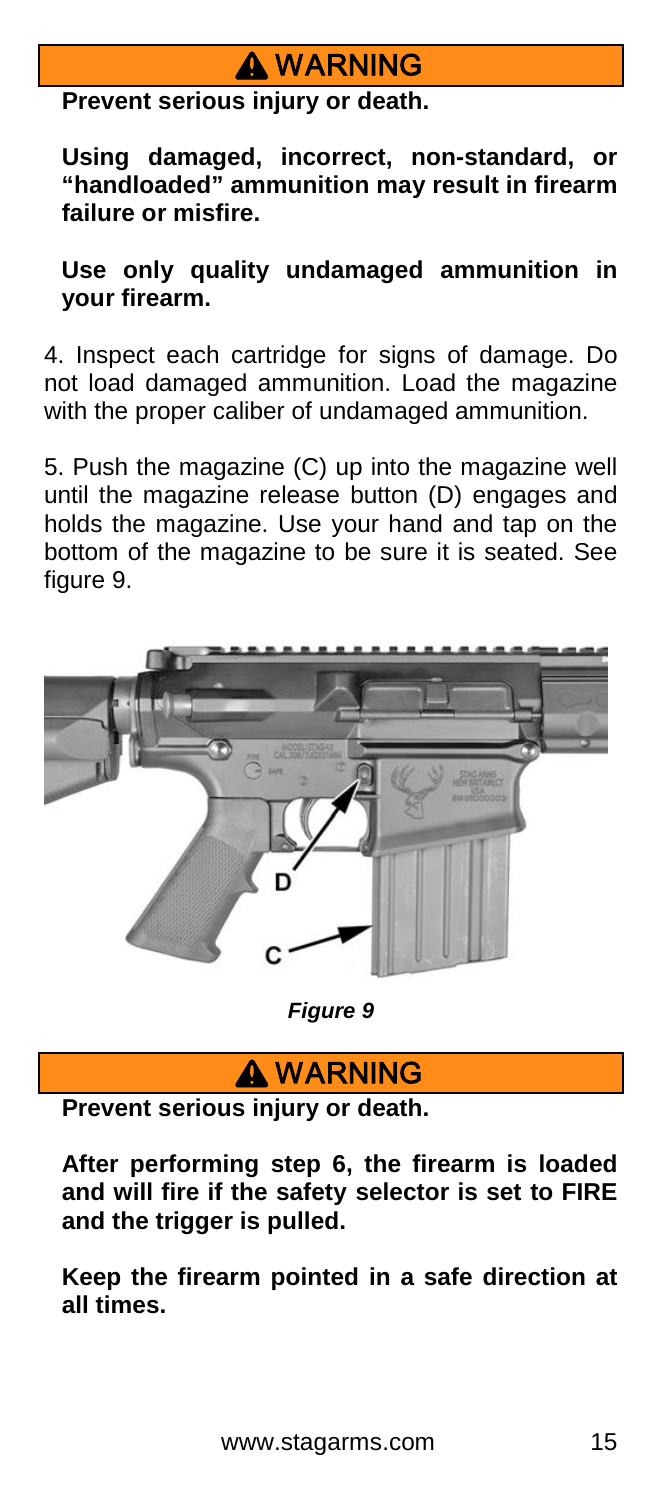## **A** WARNING

**Prevent serious injury or death.**

**Never insert a round into the chamber through the ejection port.**

**Load the chamber by feeding a round from the magazine only.**

6. To load a round into the chamber, pull the charging handle (B) fully rearward and release. Tap the forward assist (E) with your hand to be sure the bolt is fully forward and locked. A round from the magazine is now loaded into the chamber. See figure 10.



*Figure 10*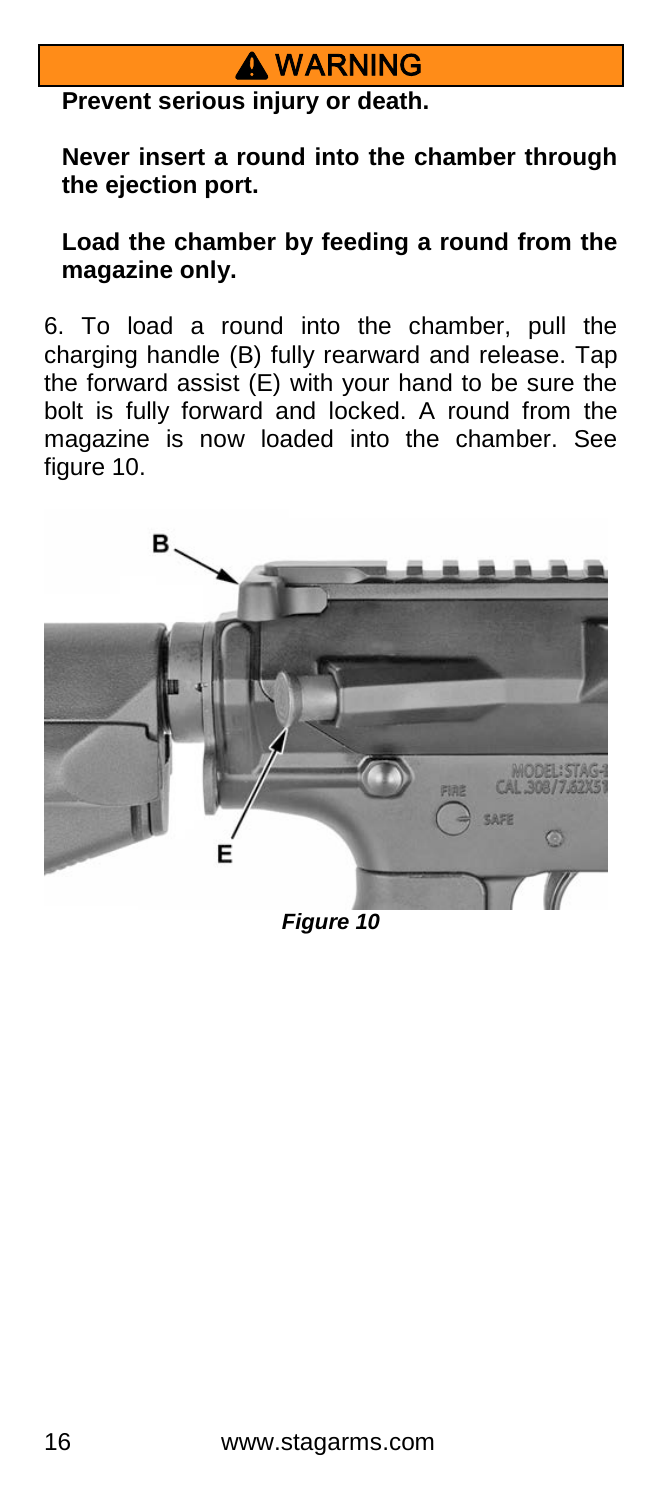# **FIRING**

# **A** WARNING

**You must follow all of the safety guidelines to ensure the safe use of your firearm. Failure to follow these basic firearm safety guidelines may result in an unintended discharge which could cause serious injury or death.** 



 $\triangle$  Always point the barrel in a safe direction.



 $\triangle$  Be alert and follow safety instructions.

Be aware of others. Persons in the vicinity of your shooting may unintentionally walk into your line of fire.

The proper eye and ear protection must be worn by the shooter and bystanders in the area.

1. Grasp the firearm with one hand on the handguard and the other on the grip. Keep fingers away from the trigger and trigger guard. See figure 11.



*Figure 11*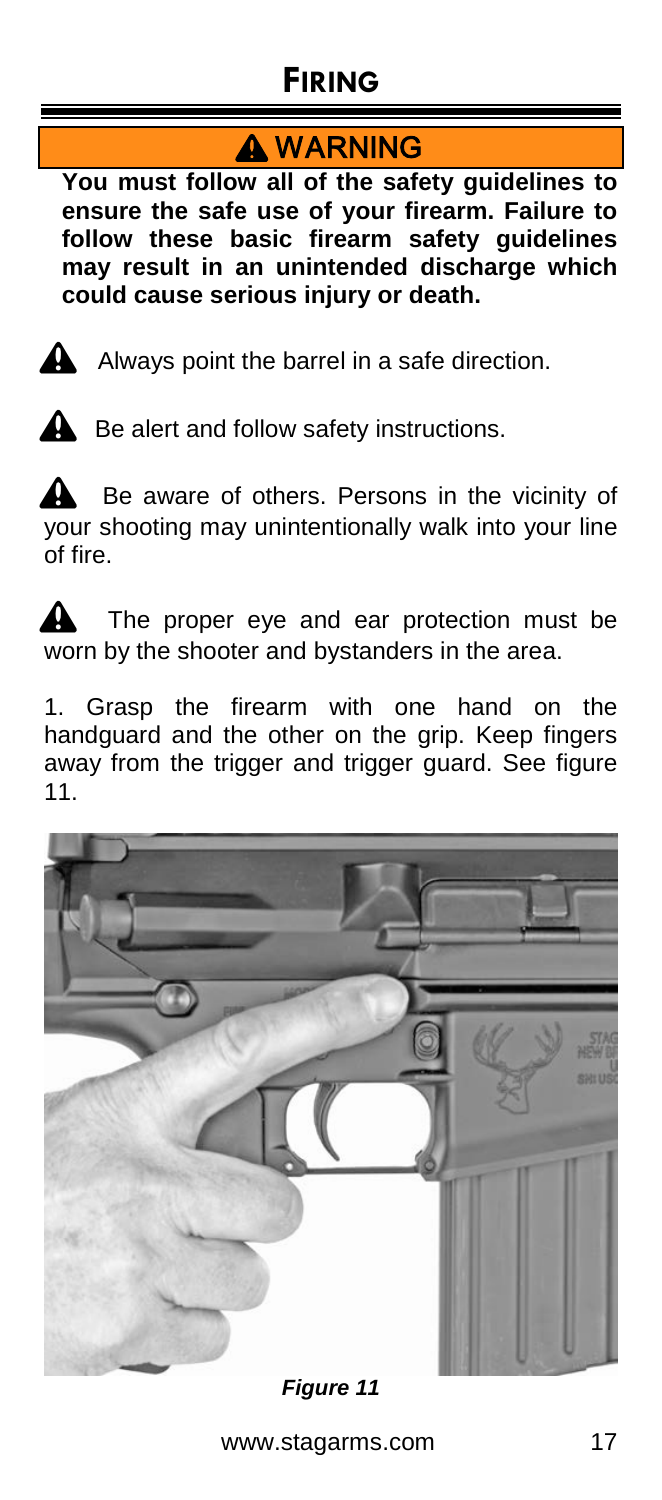- 2. Place the buttstock firmly against your shoulder.
- 3. Mover the safety lever to FIRE. See figure 12.



*Figure 12*

4. Aim at the target and gently pull the trigger with your index finger to fire. Release the trigger and the chamber will reload immediately. You may continue to fire by pulling the trigger and fully releasing until the magazine is empty.

5. When you stop firing, remove your finger from the trigger and place the safety lever in the SAFE position. See figure 13.



*Figure 13*

6. Remove and reload magazine if you plan to continue shooting.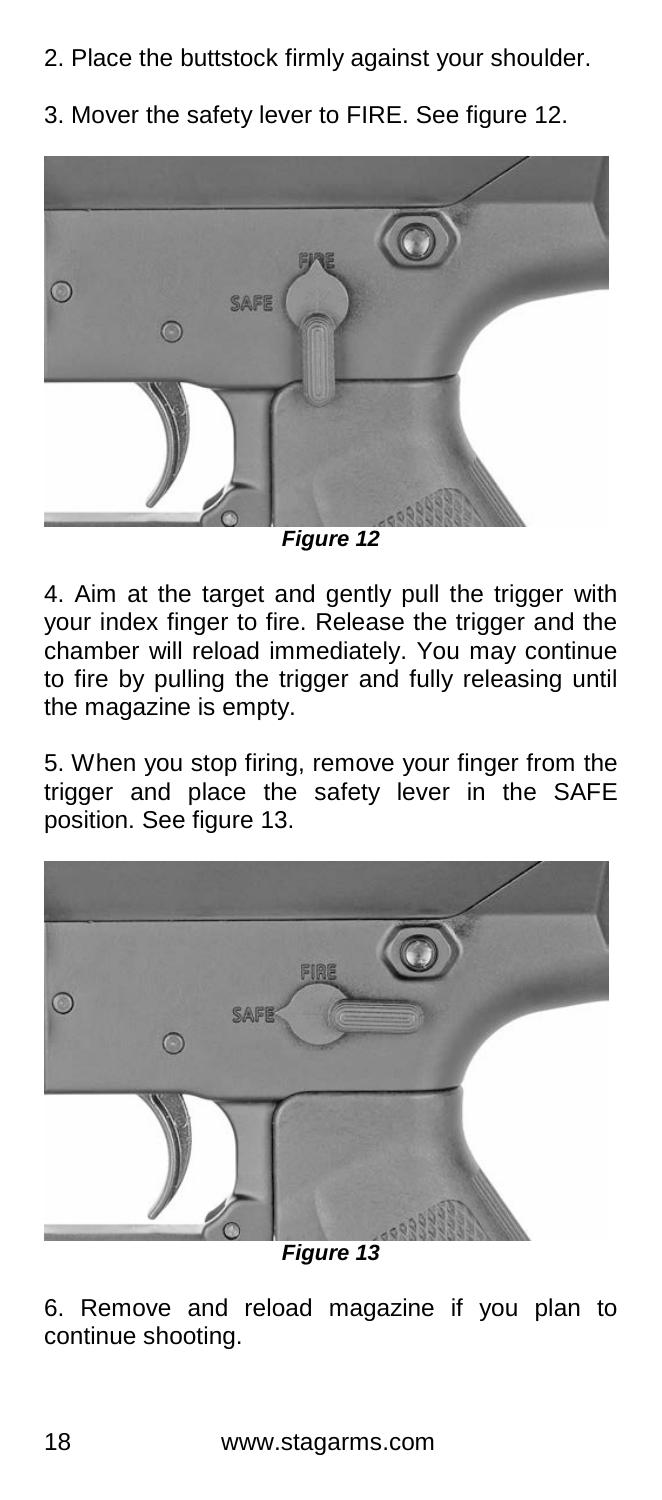

**Prevent serious injury or death.**

**The firearm may have a round in the chamber even though the magazine has been removed. Keep the firearm pointed in a safe direction while the magazine is reloaded.**

7. Unload the firearm using the Inspect For Ammunition procedure in the manual.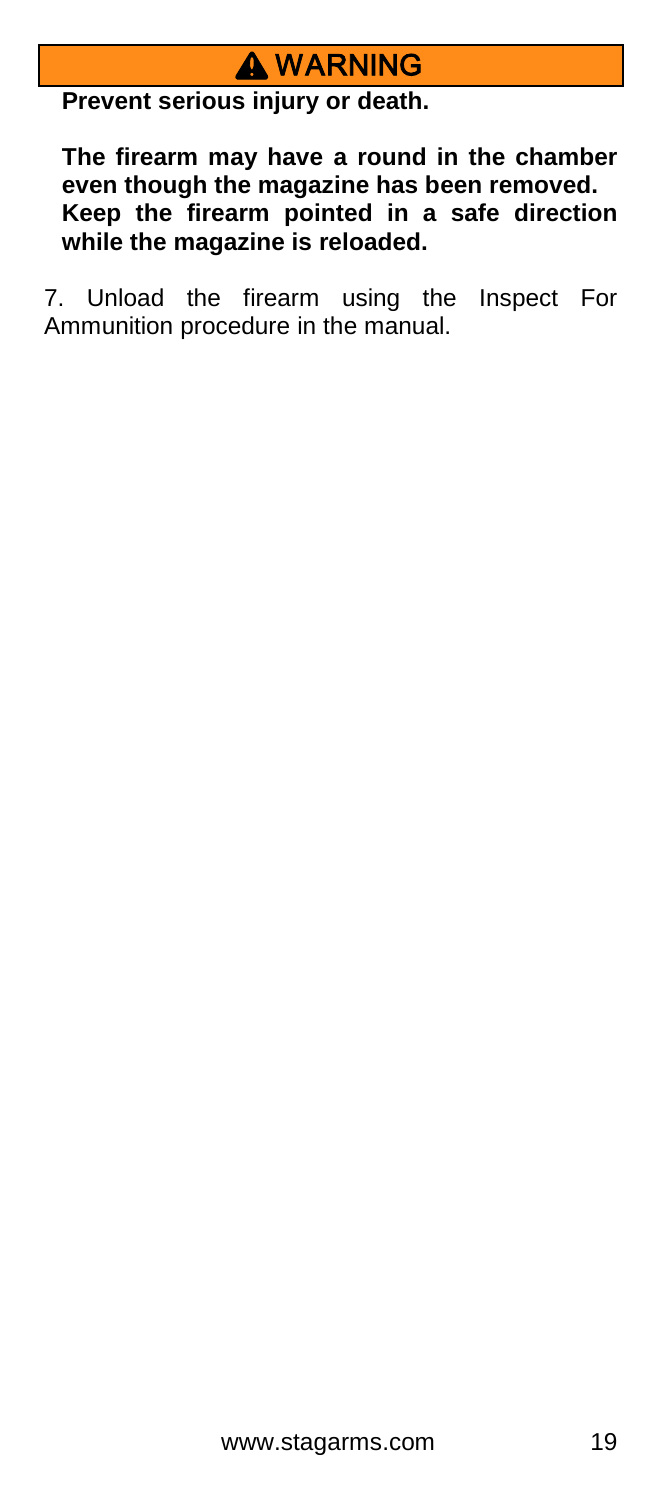# **MALFUNCTIONS**

**A** WARNING

**Prevent serious injury or death.**

**If your firearm is not operating properly, stop firing immediately.**

**Point the firearm in a safe direction and unload the firearm.** 

**Safely store the firearm and take it to a qualified gunsmith for inspection.**

If a cartridge jams or hangs up while moving from the magazine into the chamber, do not attempt to force the cartridge into the chamber.

If your firearm misfires or jams:

1. Remove your finger from the trigger area, point the firearm in a safe direction and wait 10-15 seconds.

2. Place the safety selector lever (A) on SAFE. See figure 14.



*Figure 14*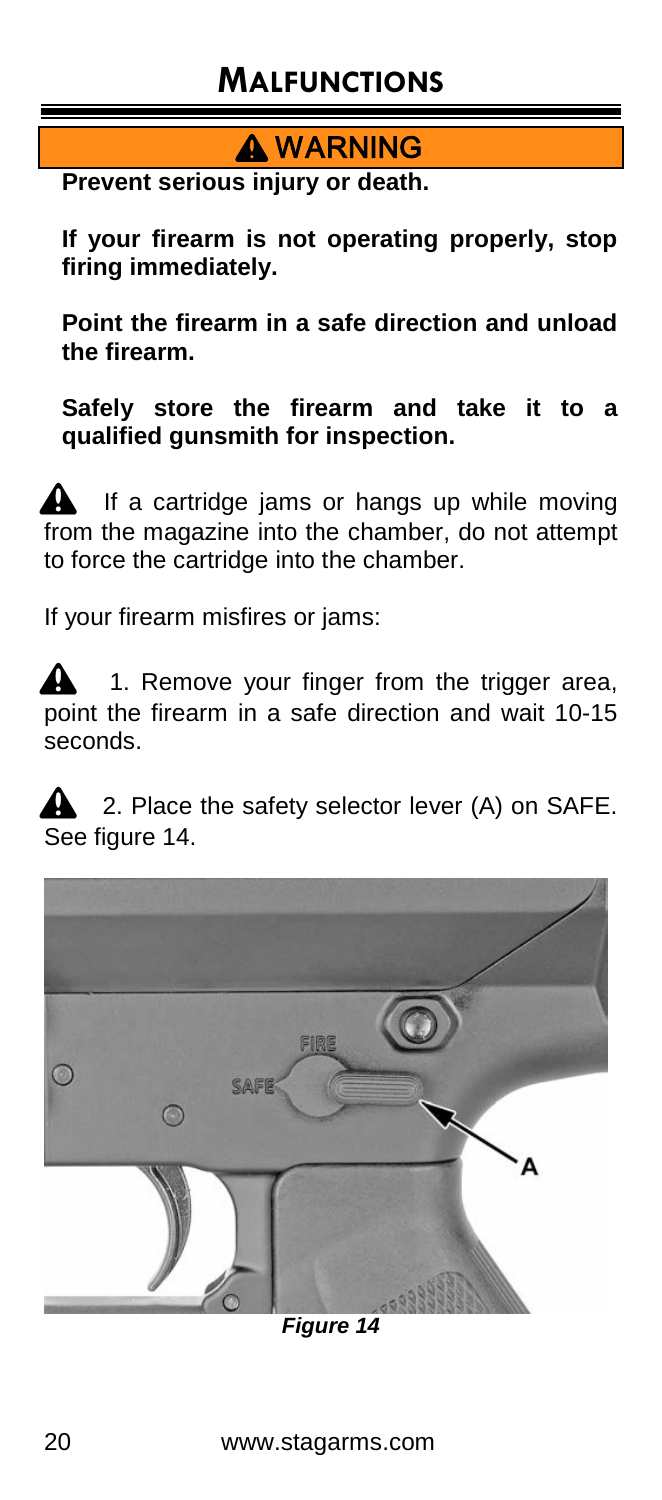3. Press the magazine release button (B) and pull the magazine (C) down to remove. See figure 15.



*Figure 15*

4. Unlock and pull the charging handle (D) all the way out and press in on the lower portion of the bolt catch (E). Release charging handle. This locks the bolt in the open position. See figure 16 and 17.



*Figure 16*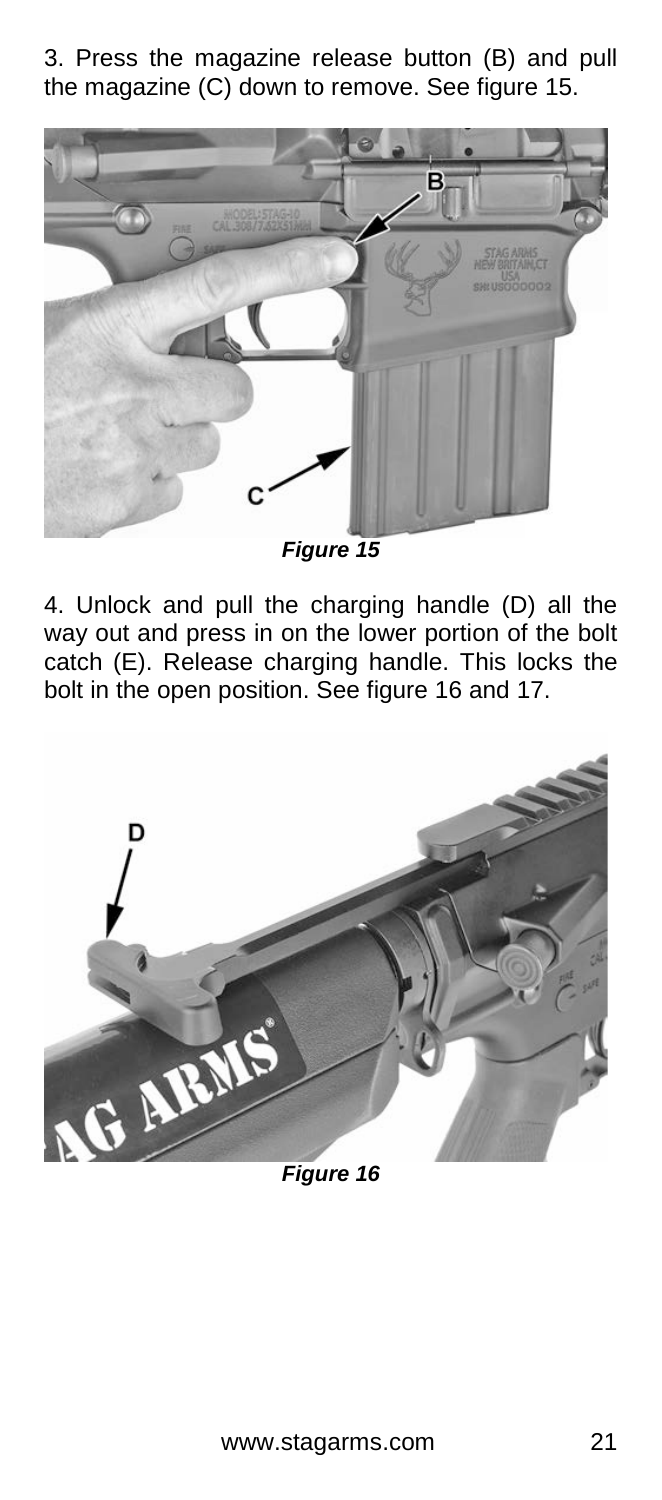

*Figure 17*

5. Look into the receiver and verify that there are no cartridges in the chamber (F). See figure 18.



*Figure 18*

6. If a cartridge cannot be removed, safely store the firearm and take it to a qualified gunsmith for inspection.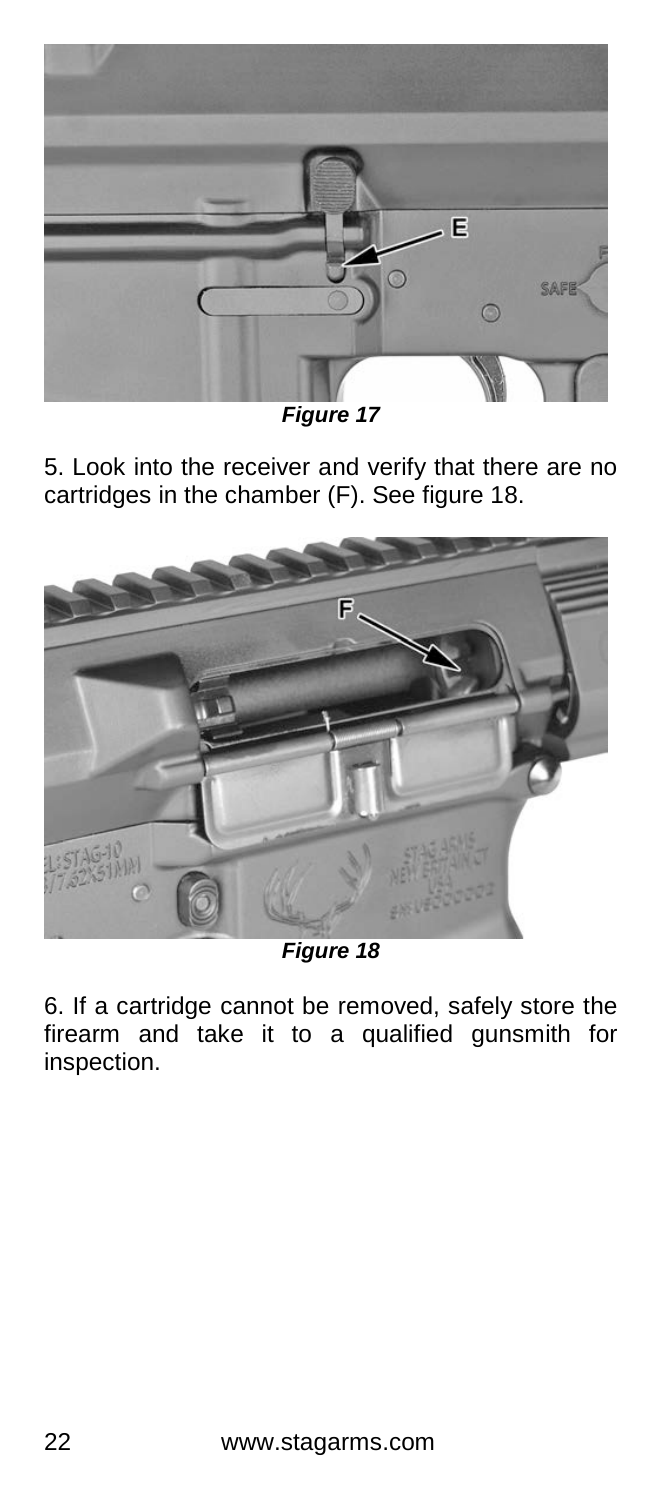$\triangle$  1. Place the safety selector lever (A) on SAFE. See figure 19.



*Figure 19*

2. Press the magazine release button (B) and pull the magazine (C) down to remove. See figure 20.



*Figure 20*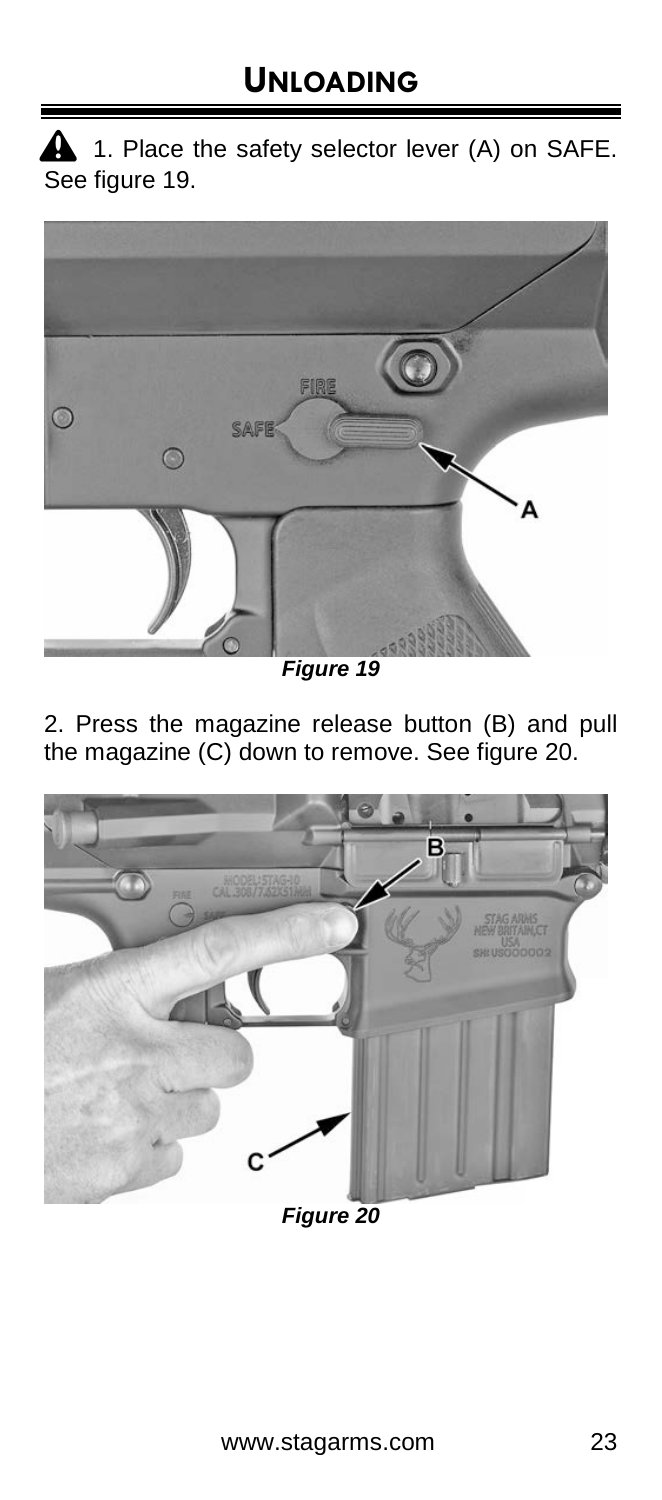3. Unlock and pull the charging handle (D) all the way out and press in on the lower portion of the bolt catch (E). Release charging handle. This locks the bolt in the open position. See figure 21 and 22.



*Figure 21*

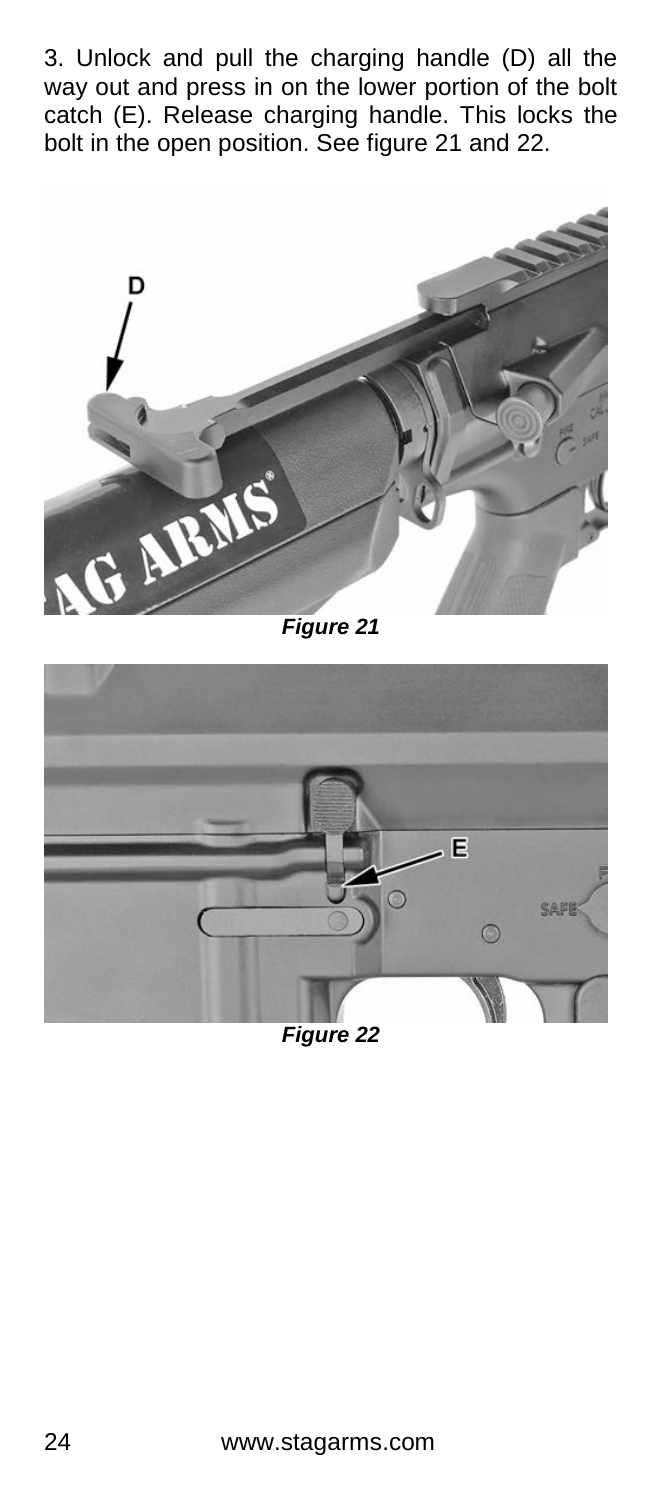4. Look into the receiver and verify that there are no cartridges in the chamber (F). See figure 23.



*Figure 23*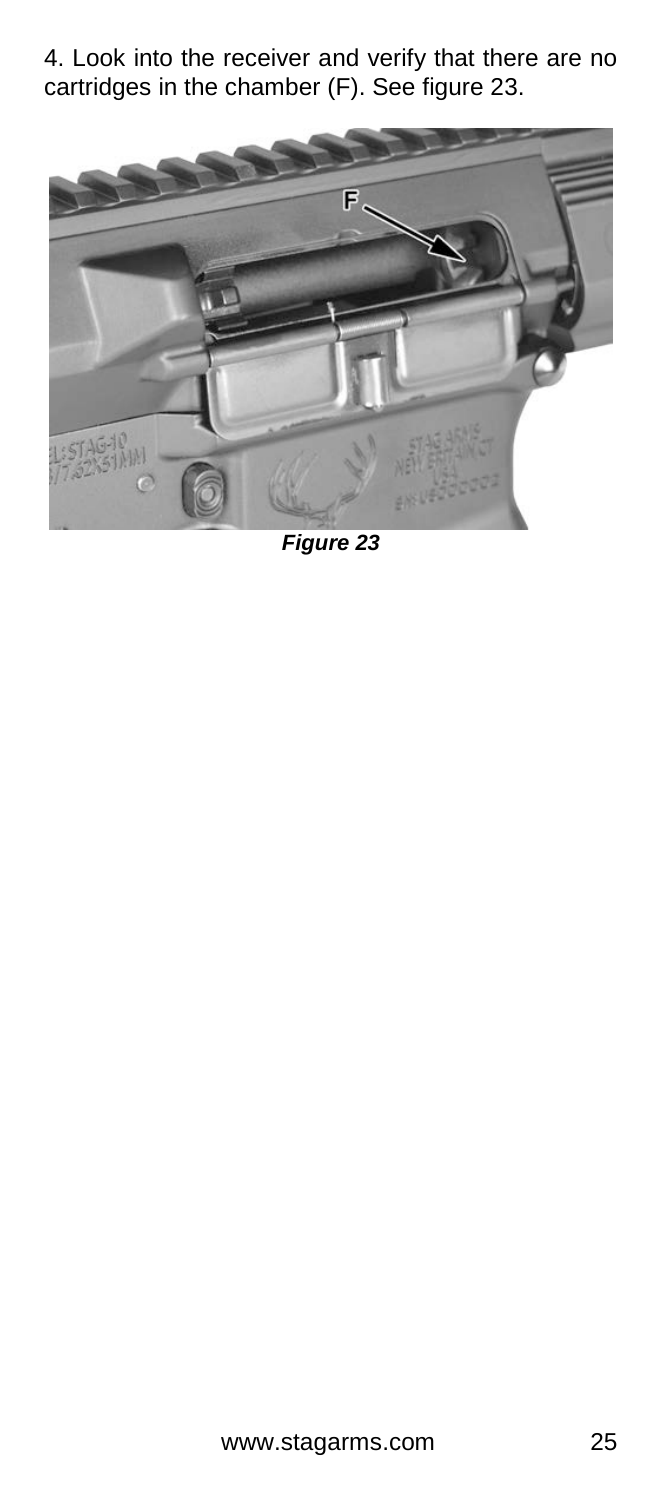**A** WARNING

**Prevent serious injury or death.**

**Always point the firearm in a safe direction.**

### **A** WARNING

**Prevent serious injury or death.**

**Verify that the firearm is not loaded before any disassembly or cleaning is begun.**

### **A WARNING**

**Prevent serious injury or death.**

**Do not disassemble the firearm any further than instructed in this manual.**

**Do not modify or alter any part of the firearm.**

**Wear the appropriate protective clothing while disassembling and assembling the firearm.**

 $\triangle$  Disassembling the firearm and the handling of  $\overline{a}$  ammunition and cleaning products may result in exposure to lead and other substances known to cause birth defects, reproductive harm, cancer, and other physical injury. Wash hands thoroughly after exposure. Read the warnings and labels on all ammunition and cleaning products carefully.

#### REMOVE BOLT CARRIER

**1.** Verify that the firearm is not loaded. See Unloading in this manual.

2. Verify that bolt is in the forward position.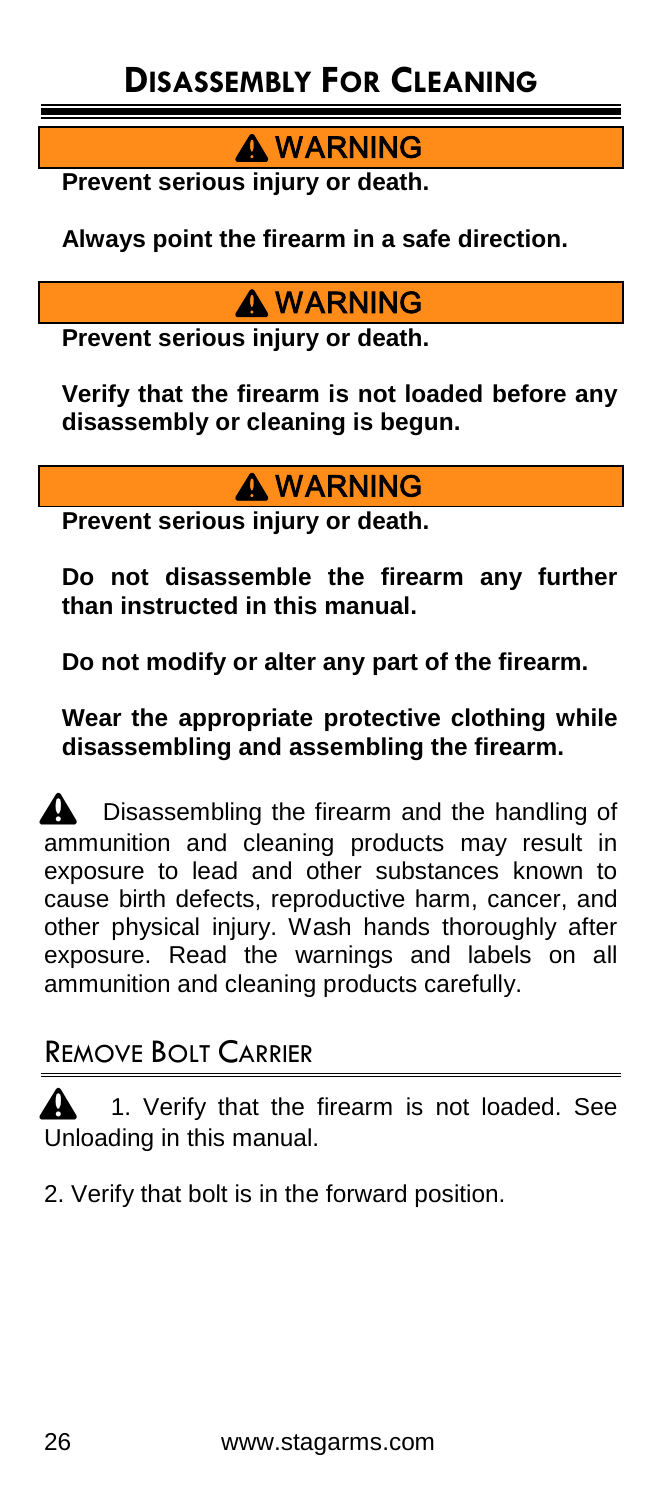3. Push in on the takedown pin (A) from the left side of the firearm. See figure 24.



*Figure 24*

4. Pull the takedown pin (A) out as far as it will go. The pin will not be removed from the firearm. See figure 25.

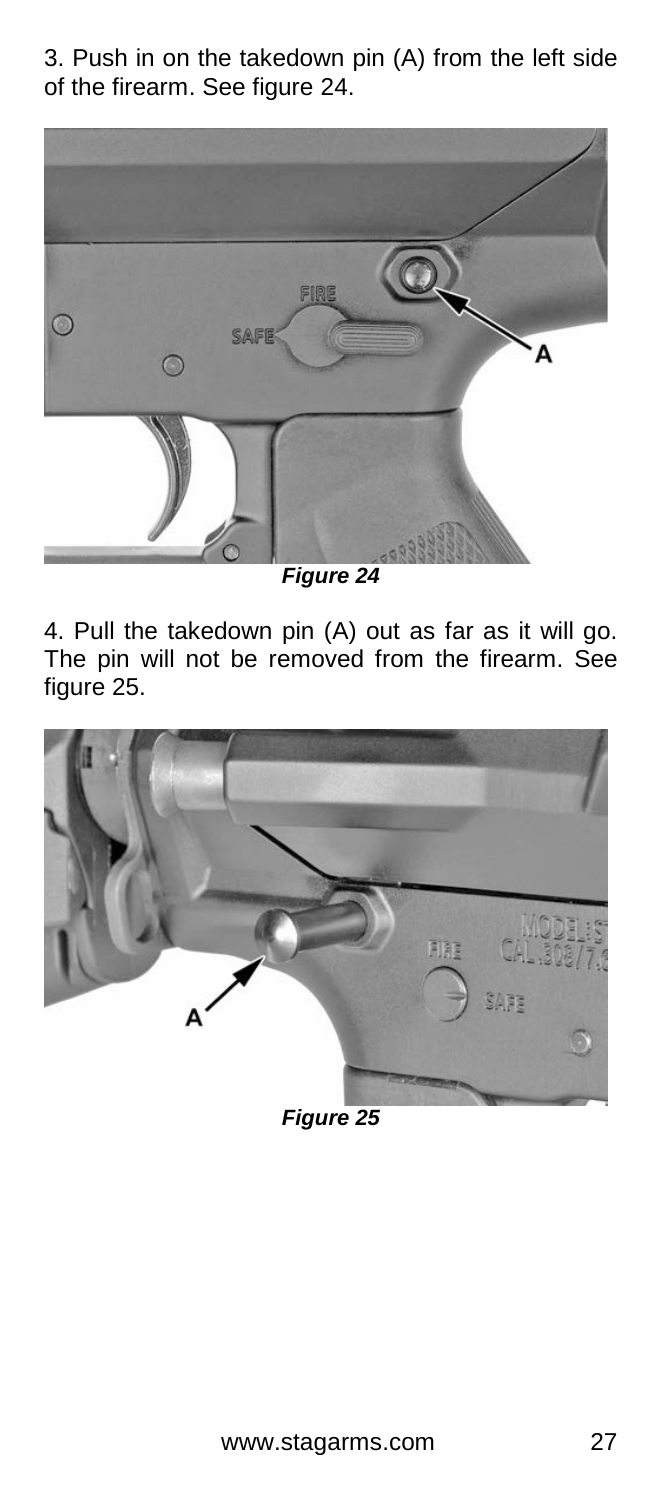5. Pivot the lower receiver away from the upper receiver.

Note: The upper and lower receivers may be separated by pulling out pivot pin (B). See figure 26.



*Figure 26*

6. Pull back on the charging handle (C) to remove charging handle and bolt carrier assembly (D). See figure 27 & 28.

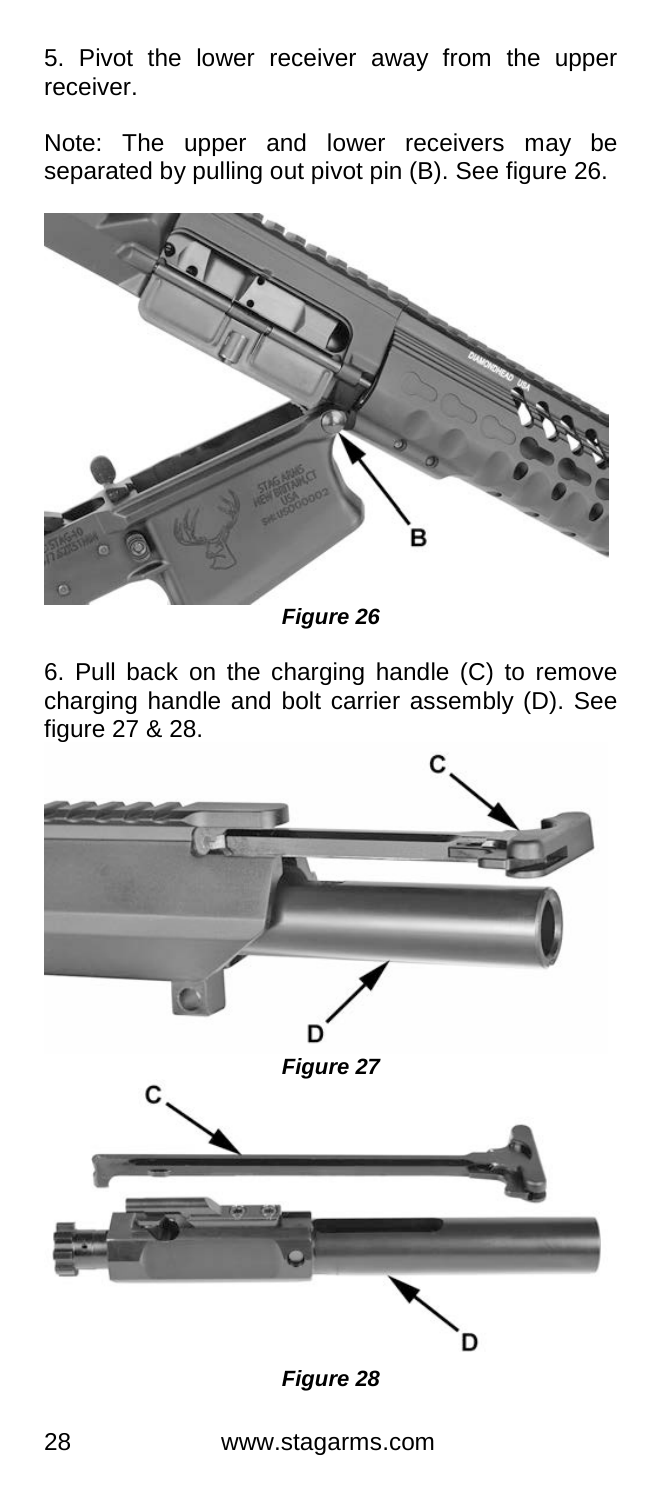7. Clean charging handle and bolt carrier components with a quality gun cleaning solution. Lubricate components with a quality gun lubricant.

### **A WARNING**

**Prevent serious injury or death.**

**Do not disassemble the firearm any further than instructed in this manual.**

**Do not modify or alter any part of the firearm.**

**Replacement parts must be installed by a qualified gunsmith.**

#### DISASSEMBLE BOLT

1. Remove bolt carrier assembly from firearm. See Remove Bolt section in this manual.

2. Remove the firing pin retaining pin (A). See figure 29.



*Figure 29*

3. Push the bolt assembly (B) into the bolt carrier to the locked position as illustrated in figure 30.

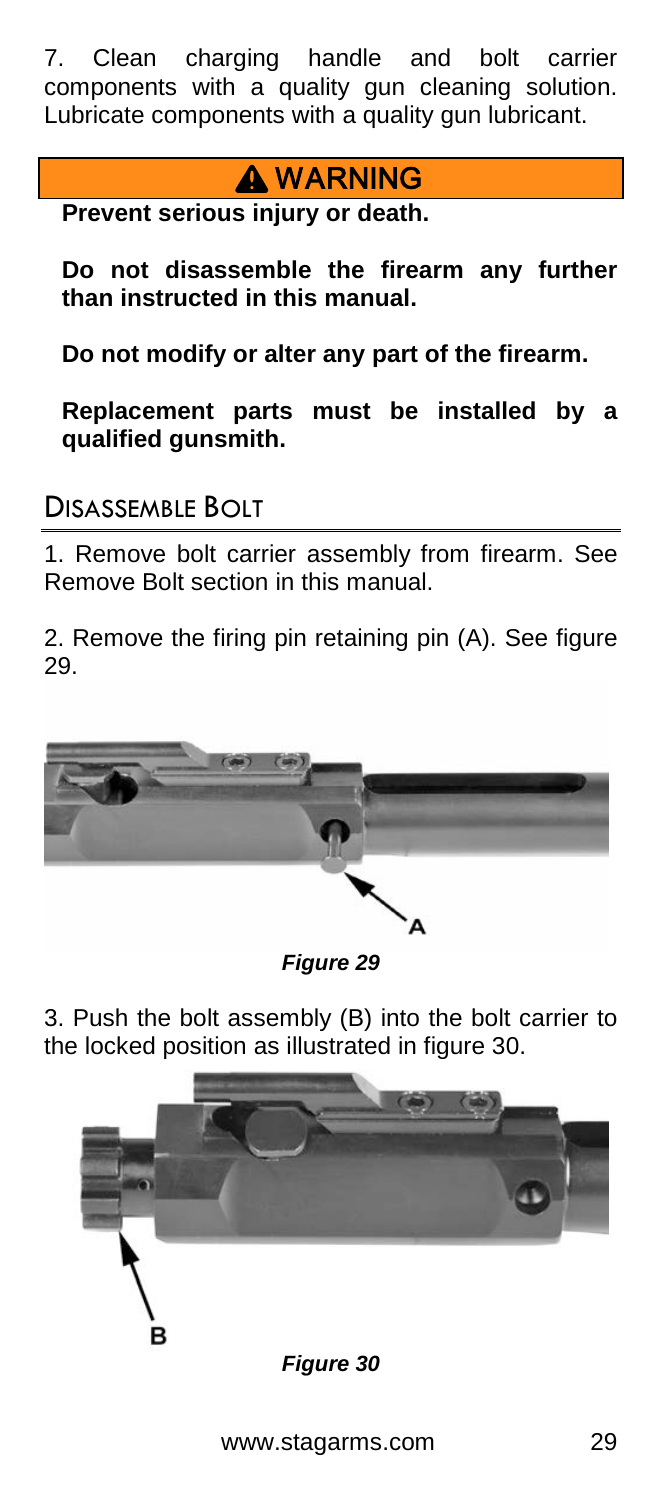4. Remove the firing pin (C) through the rear of the bolt carrier assembly. See figure 31.



*Figure 31*

5. Remove bolt cam pin (D) from bolt carrier assembly. See figure 32.



*Figure 32*

6. Remove bolt assembly (B) from bolt carrier assembly. See figure 33.





*Figure 33*

7. Push in on the rear (E) of the extractor. If the extractor does not spring back, remove the extractor from the bolt for cleaning. Push extractor pin (F) out to remove extractor. See figure 34.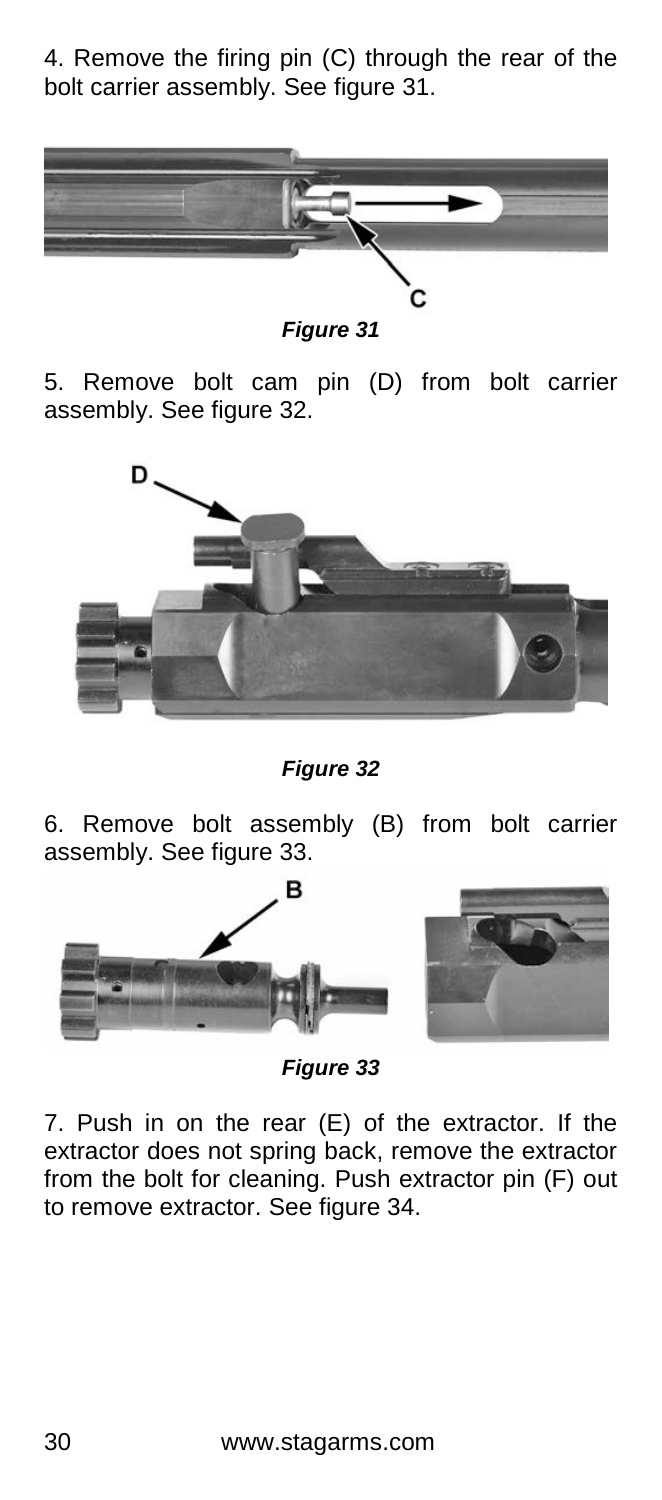

*Figure 34*

8. Remove extractor pin (F) and extractor (G) from bolt (B). Do not remove insert (I) from extractor spring (H). See figure 35.



**A WARNING** 

**Prevent serious injury or death.**

**Do not disassemble the firearm any further than instructed in this manual.**

**Do not modify or alter any part of the firearm.**

**Replacement parts must be installed by a qualified gunsmith.**

9. Clean bolt and bolt carrier components with a quality gun cleaning solution. Lubricate components with a quality gun lubricant.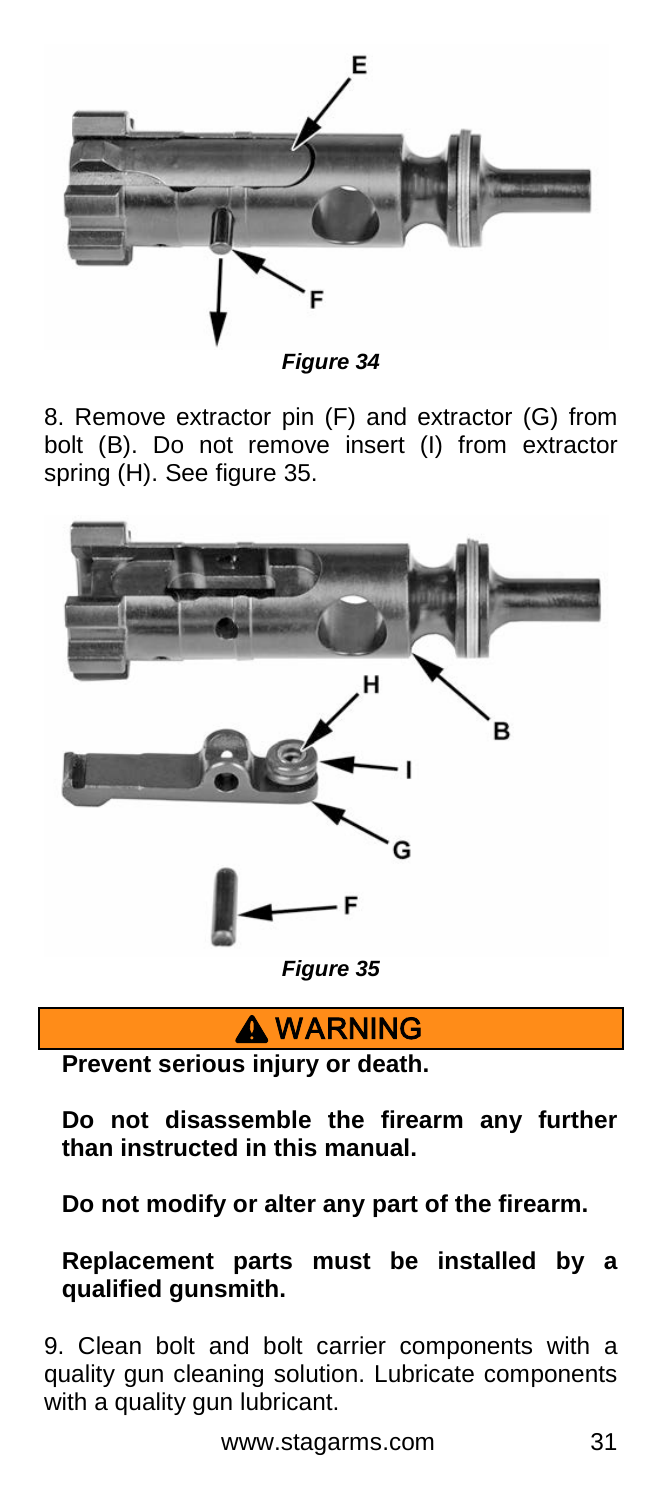1. Stagger the gaps in the three gas rings 120° apart around the bolt. Do not align the gaps. See figure 36.



*Figure 36*

2. Install extractor (G) with insert and spring into bolt (B) and install extractor pin (F). Extractor pin must not extend outside the bolt on either side. See figure 37.

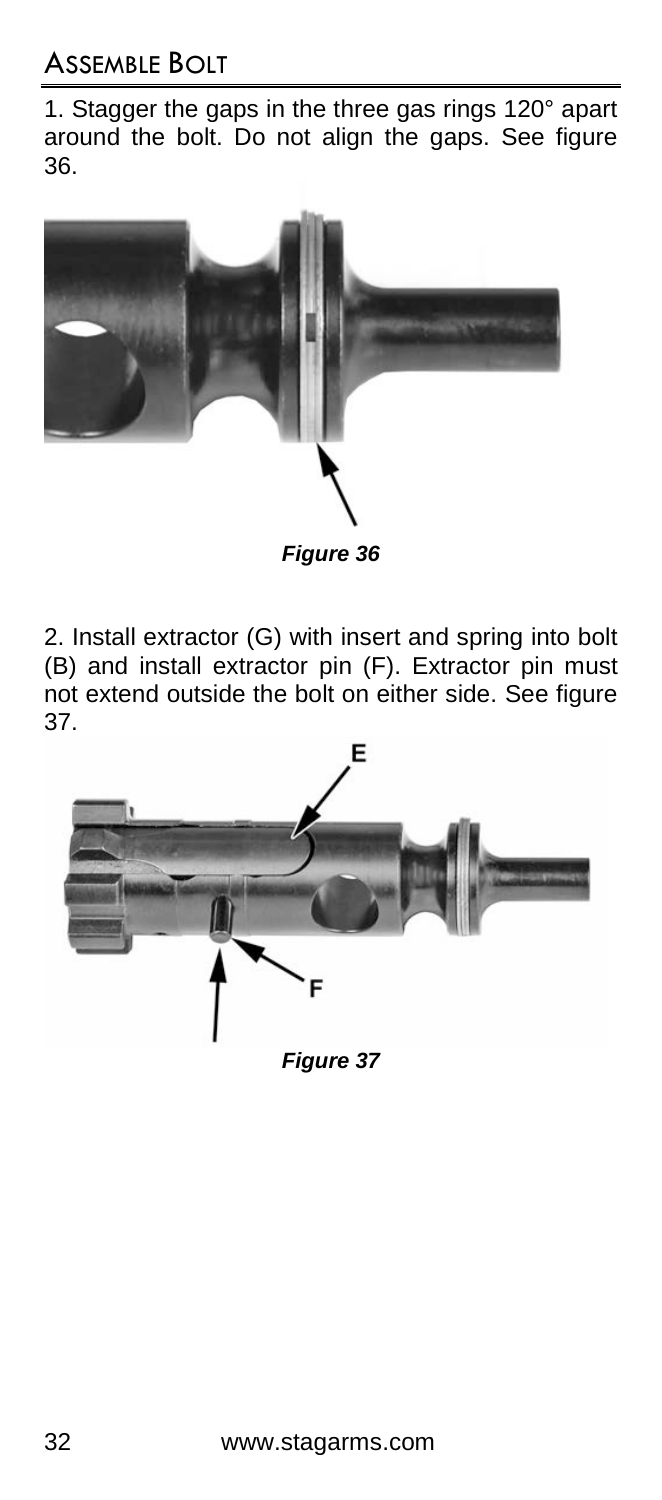3. Install bolt assembly into bolt carrier. Insert cam pin (D). The hole in pin will align with the hole through the bolt. See figure 38.



*Figure 38*

4. Insert the firing pin (C) through the rear of the bolt carrier assembly. See figure 39.



*Figure 39*

5. Pull the bolt out and install the firing pin retaining pin (A). See figure 40.

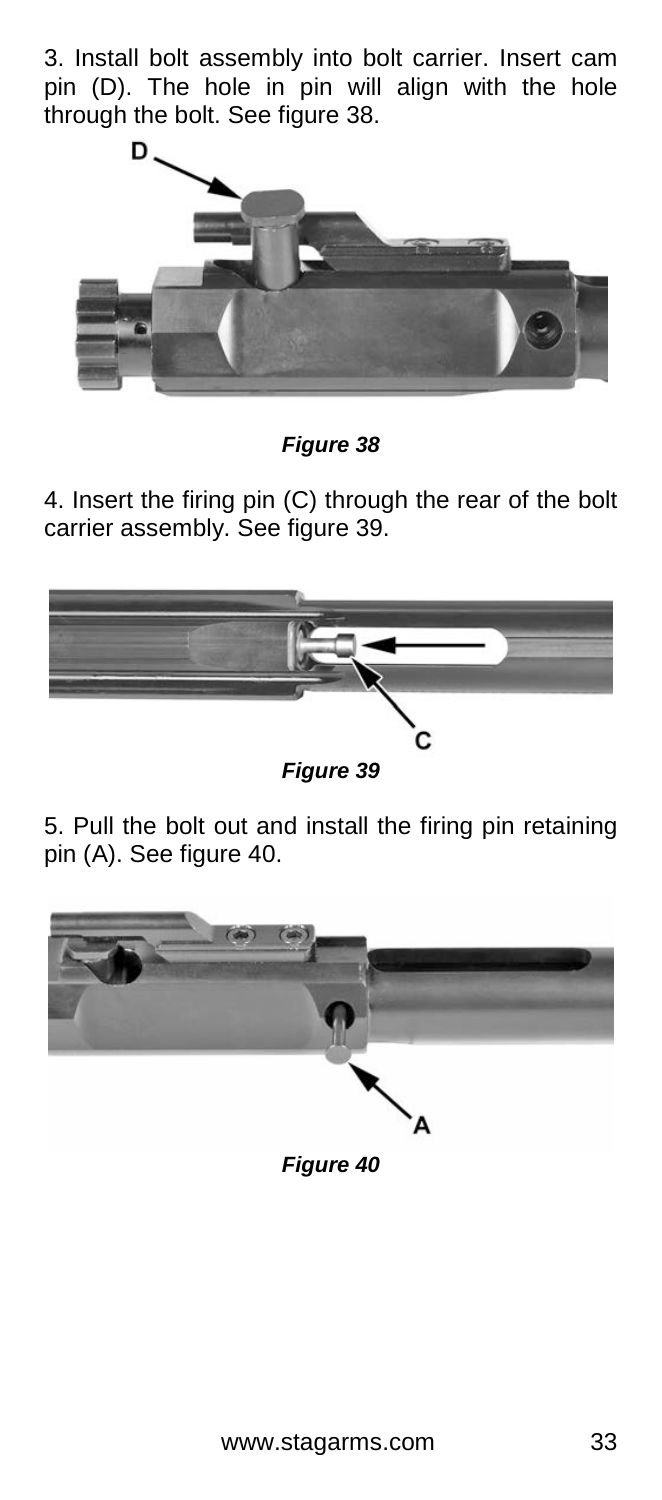1. Verify that the firearm is not loaded. See Unloading in this manual.

2. Hold the buffer in and press down on retainer to release buffer. See figure 41.



*Figure 41*

3. Remove the buffer (A) and spring (C). See figure 42.



*Figure 42*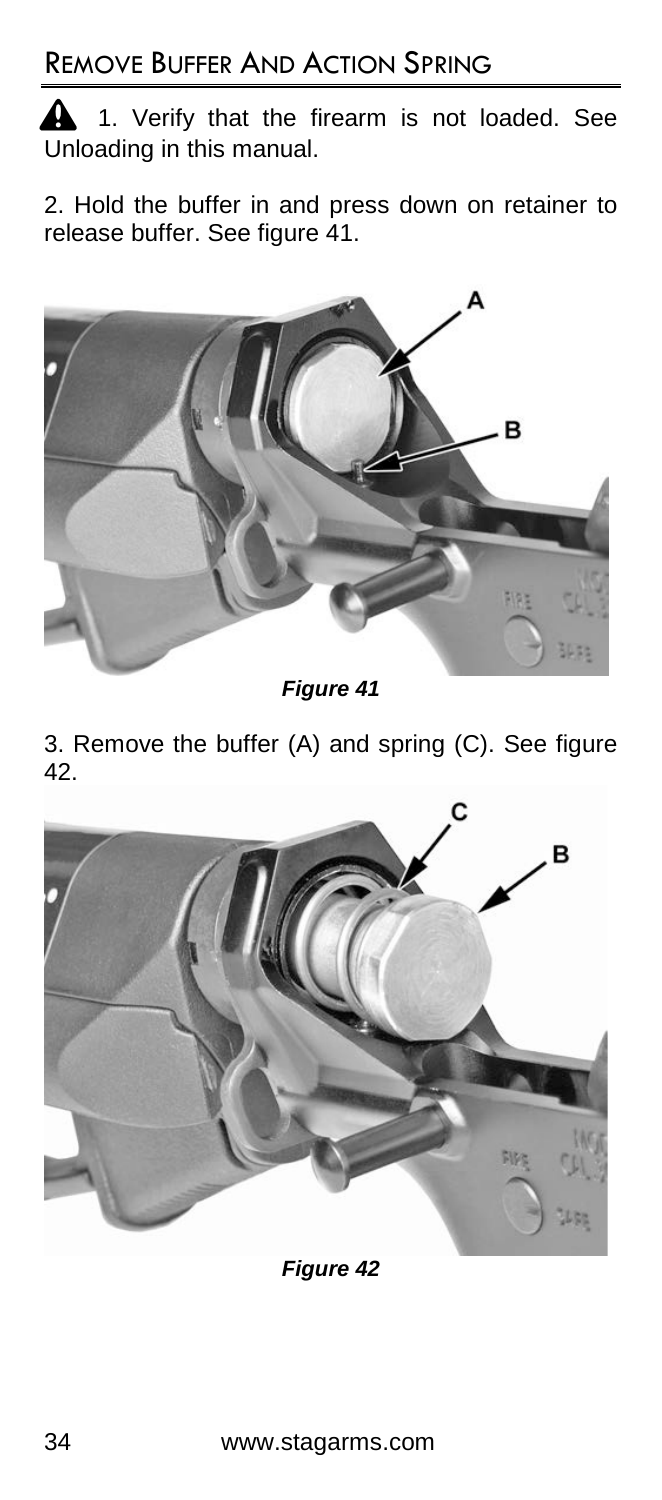# **A** WARNING

**Prevent serious injury or death.**

**Do not disassemble the firearm any further than instructed in this manual.**

**Do not modify or alter any part of the firearm.**

**Replacement parts must be installed by a qualified gunsmith.**

4. Clean buffer and spring components with a quality gun cleaning solution. Lubricate components with a quality gun lubricant.

#### INSTALL BUFFER AND ACTION SPRING

1. Insert the action spring onto the buffer and into receiver. Press down on retainer (B) and push buffer (A) past retainer, then release retainer. See figure 43.



*Figure 43*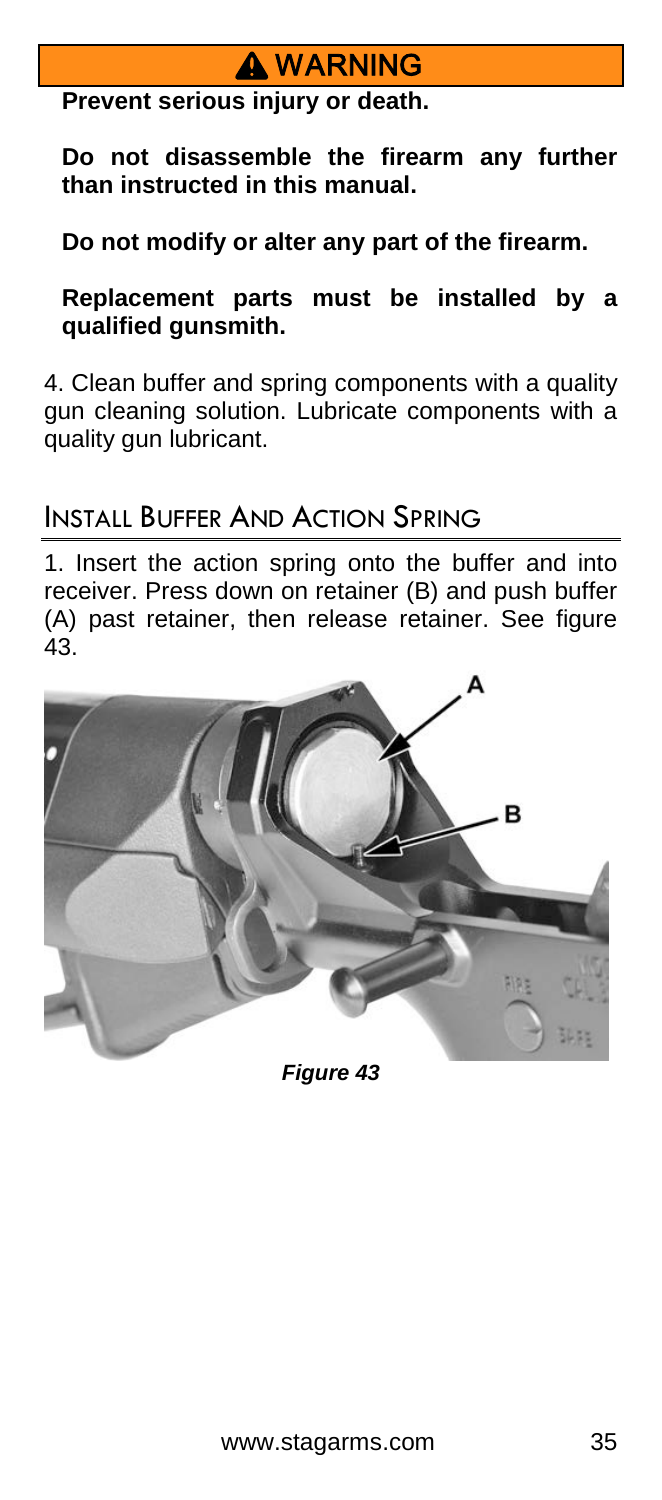### INSTALL BOLT CARRIER

1. Engage and partially insert charging handle (C). Install bolt carrier (D) so that slot in carrier engages tab on charging handle. Push carrier and charging handle into receiver. See figure 44.



2. Verify the safety selector is on SAFE. See figure 45.



*Figure 45*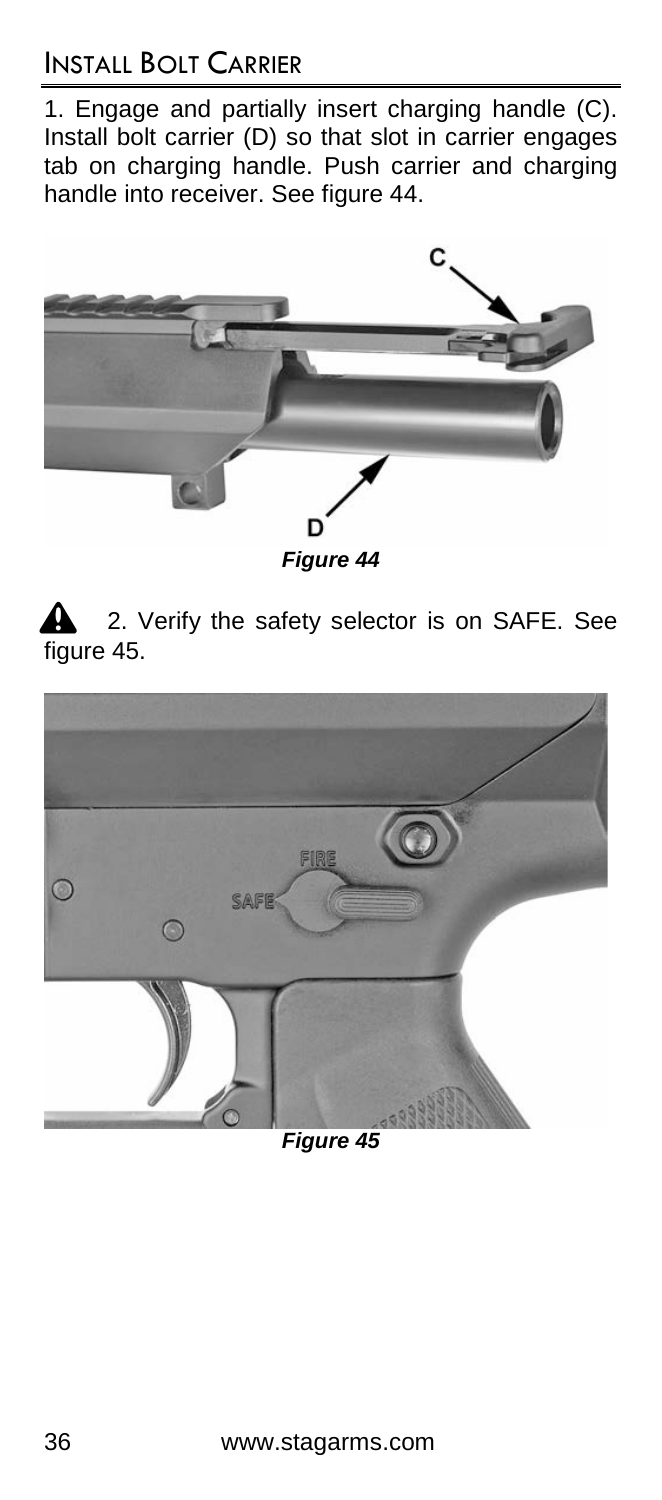3. Pivot the lower receiver to the upper receiver and push the takedown pin (A) in. See figure 46.



*Figure 46*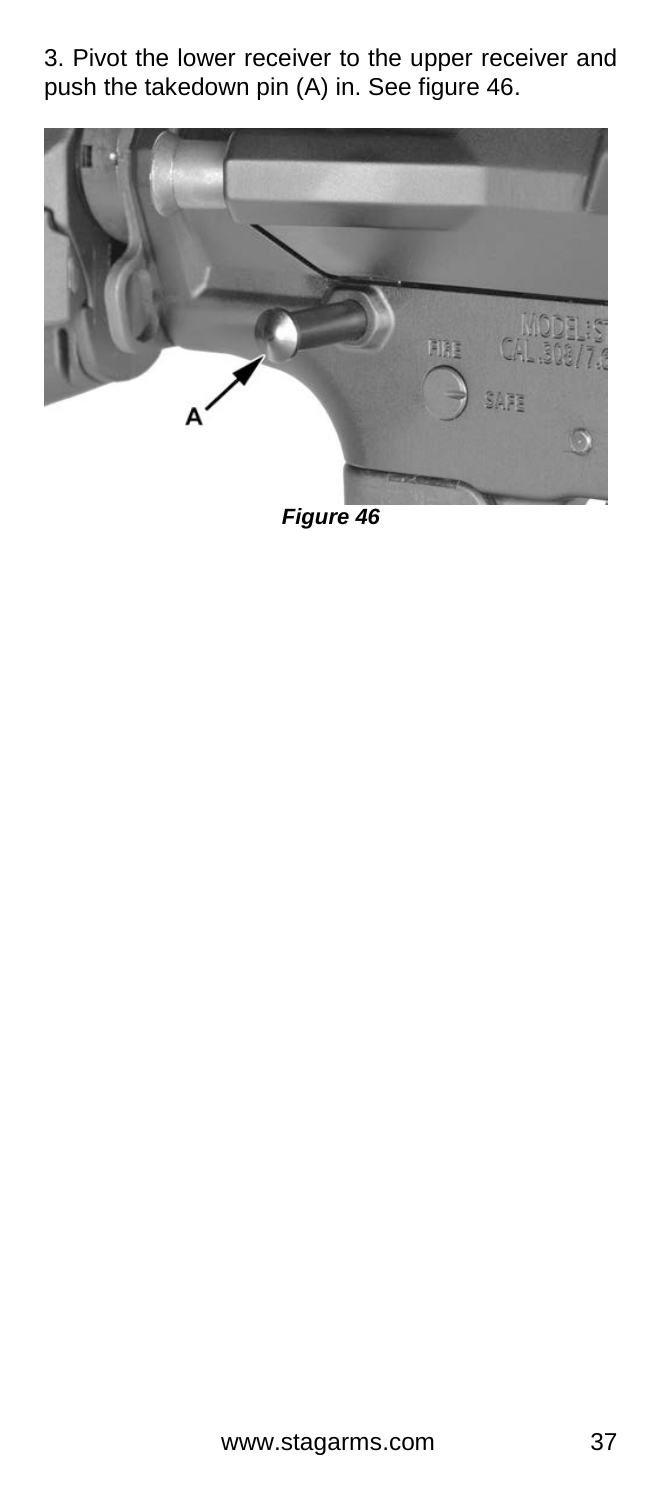$\triangle$  1. Verify that the firearm is not loaded. See Unloading in this manual.

2. Remove two socket head screws (A). See figure 47.

3. Slide handguard off end of rifle. Spacers (B) on each side are loose and may fall out when handguard is removed. See figure 48.



*Figure 47*



*Figure 48*

4. Install handguard, spacers (B) and screws (A). See figure 47 and 48.

5. Tighten screws (A).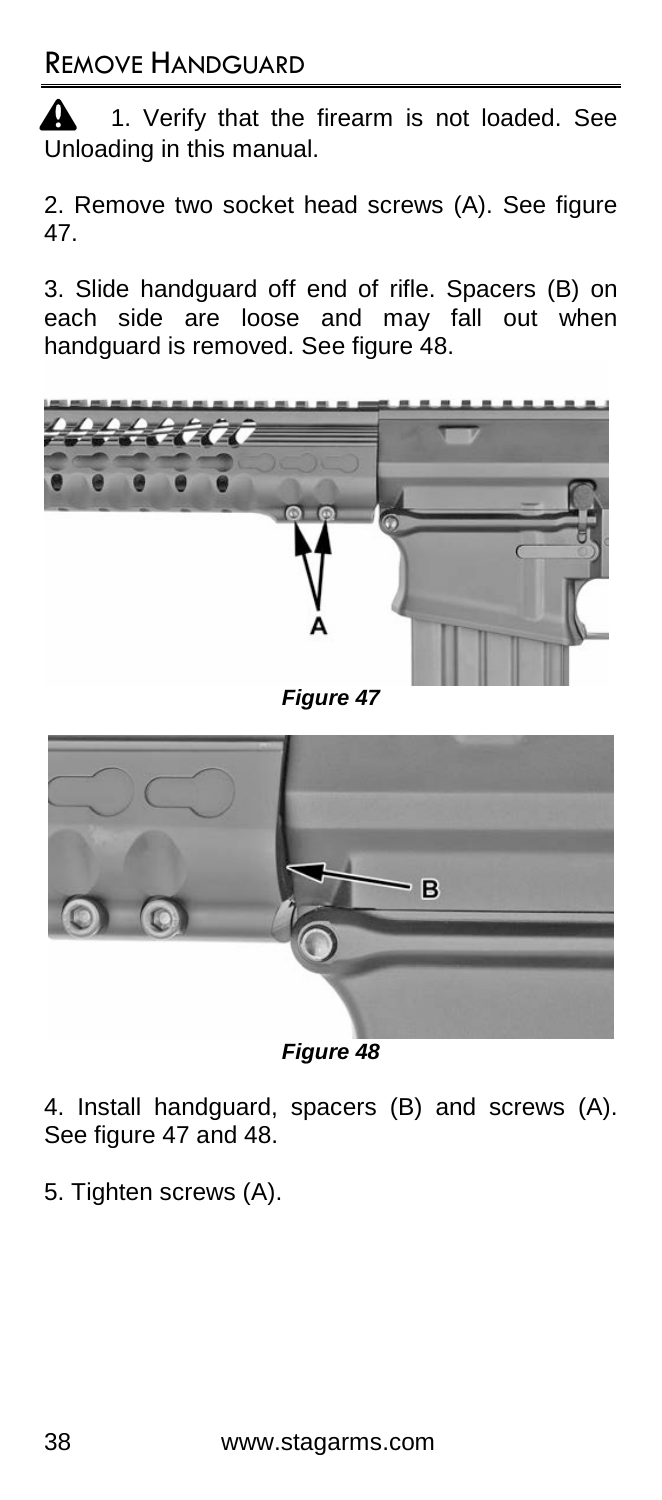# **CLEANING**

**A** WARNING

**Prevent serious injury or death.**

**Always point the firearm in a safe direction.**

### **A** WARNING

**Prevent serious injury or death.**

**Verify that the firearm is not loaded before any disassembly or cleaning.**

### **IOTICE**

**Prevent firearm damage.**

**Some cleaning solutions and solvents may damage your firearm.**

**Use a cleaning solution that is designed for use on firearms.**

#### **NOTICE**

**Prevent firearm damage.**

#### **Do not allow cleaning rods to scratch the inside of the barrel or chamber.**

Commercial firearm cleaning kits are available from your firearms distributor. Follow the instructions included with the cleaning kit.

Clean the firearm before the first use to remove excess oil.

### CLEANING THE BARREL

Remove the magazine and verify that the firearm is not loaded and safety is on SAFE.

Clean the barrel with a cotton patch attached to a cleaning rod. Moisten the patch with cleaning solution. Repeat with clean patches until patch stays clean. Apply cleaning solvent to a bronze bore brush to help loosen particles inside the barrel. After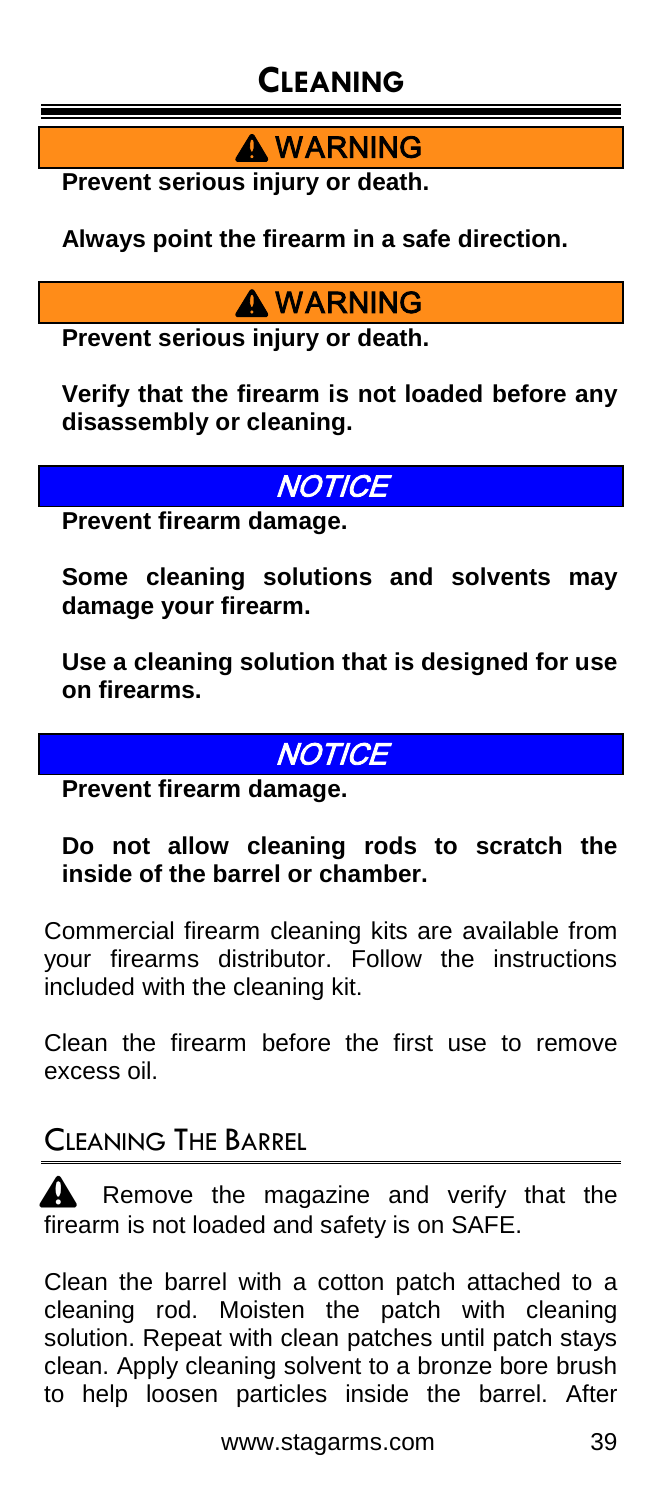cleaning, run a dry patch through the barrel and then follow with a lightly oiled patch.

### CLEANING THE CHAMBER

Remove the magazine and verify that the firearm is not loaded and safety is on SAFE.

Clean the chamber with solvent and a chamber cleaning brush. Move the brush through the chamber several times to scrub the inside of the chamber. Use a clean patch to wipe the chamber after cleaning. Repeat with clean patches until patch stays clean. After cleaning, run a dry patch through the chamber. Do not oil the chamber.

### CLEANING THE EXTERIOR

 $\triangle$  Remove the magazine and verify that the firearm is not loaded and safety is on SAFE.

Wipe all metal surfaces with a clean cloth and then follow up with a lightly oiled cloth.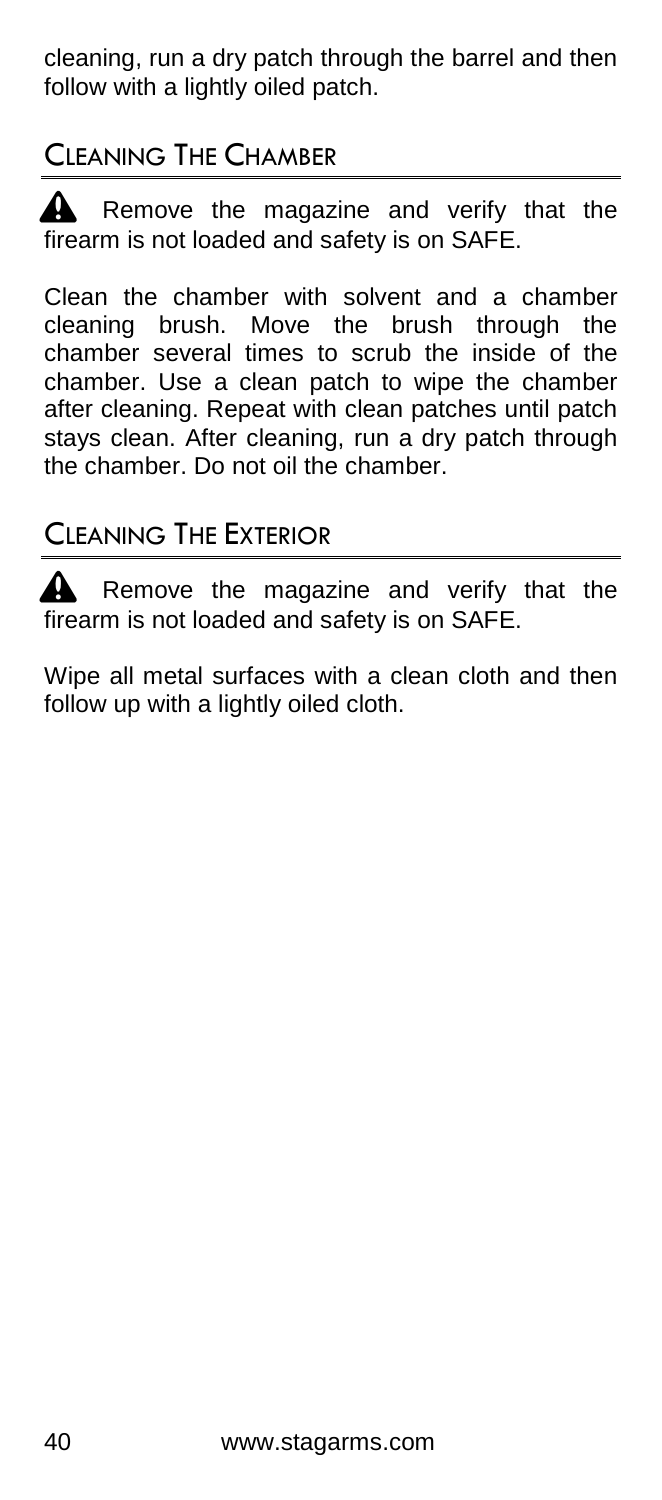A Always point the barrel in a safe direction.

To extend or retract the buttstock, squeeze lever (A) and move buttstock to the desired position. See figure 49.



*Figure 49*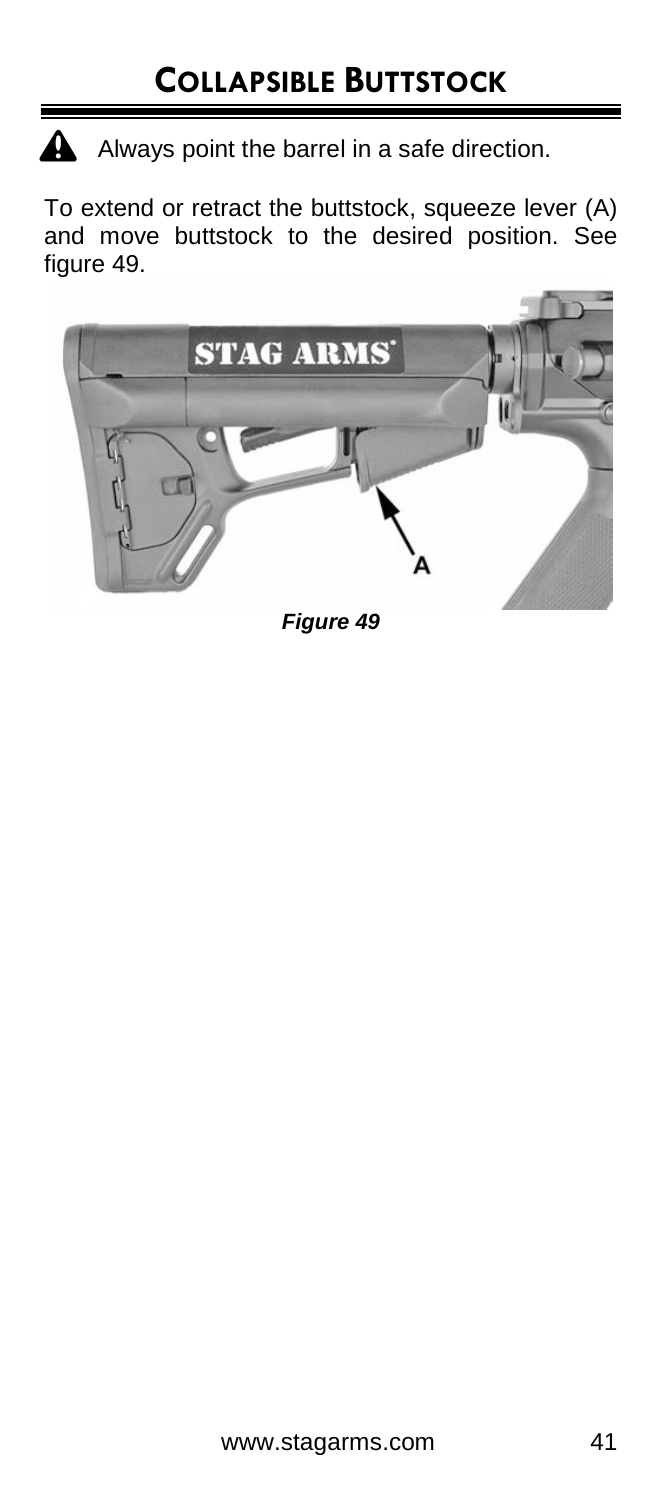**Barrel** – The tube through which the bullet travels when the firearm is fired.

**Bolt** – A sliding bar that pushes the cartridge into place and extracts the empty cartridge after firing.

**Buttstock** – The part of the stock located behind the breech mechanism in a firearm.

**Bolt Catch** – The lever that, when depressed, releases the bolt carrier assembly to the forward position.

**Caliber** – The diameter of the bolt, designated in hundredths or thousandths of an inch (.308) or in millimeters (7.62x51mm).

**Charging Handle** – This cocks the firearm when preparing to fire or clean.

**Handguard** – This is a protective shield that covers the gas tube and the barrel keeping your hand away from the hot barrel.

**Firing Pin** – A part of the firing mechanism used in a firearm.

**Flash Suppressor** – This reduces the amount of flash from the muzzle when the weapon is fired.

**Magazine** – A metal receptacle for a number of cartridges, inserted into certain types of automatic weapons and when empty removed and replaced full receptacle in order to continue firing.

**Rifle** – A weapon that can be fired from the shoulder.

**Safety Selector Lever** - This feature changes the trigger between the safe mode and the firing modes.

**Sight** – A device used to assist aim by guiding the eye.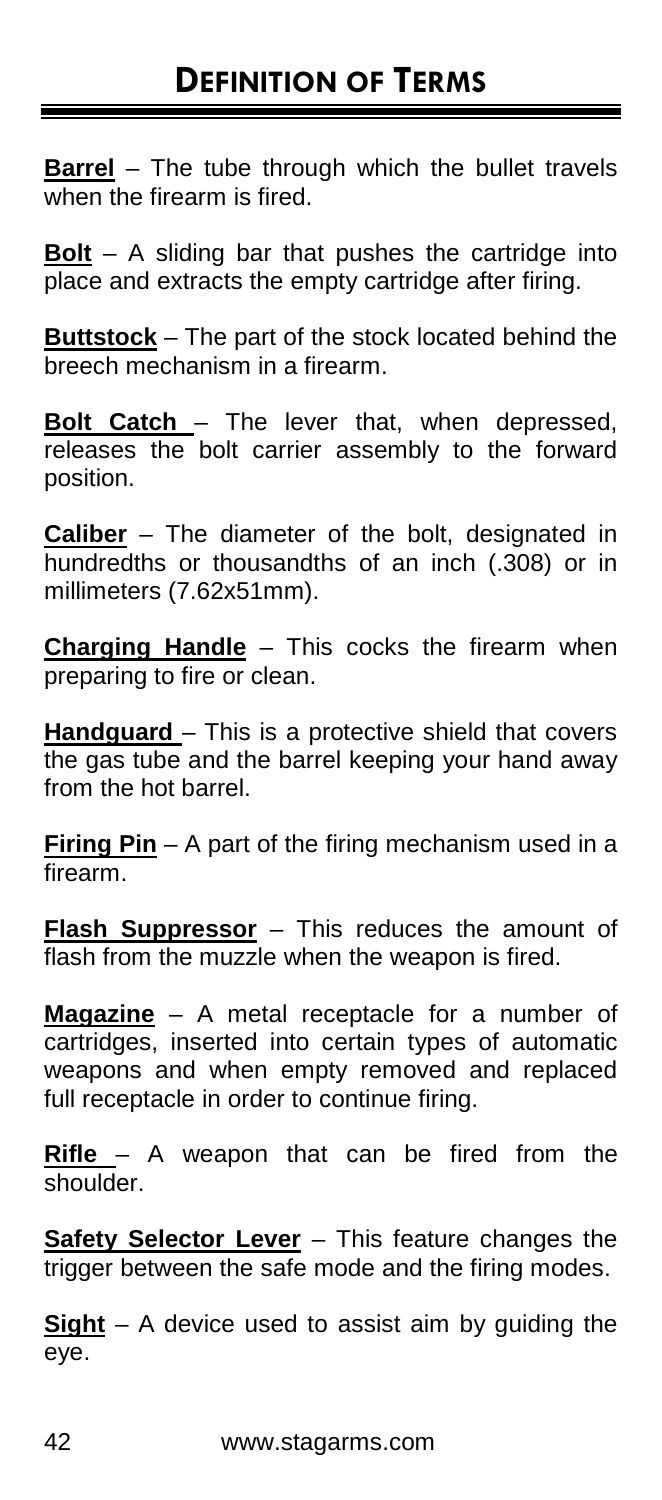**Trigger** – A small projecting tongue in a firearm that, when pressed by the finger, actuates the mechanism that discharges the weapon.

**Upper Receiver** – The part of the receiver containing the barrel, sights, bolt, and associated parts.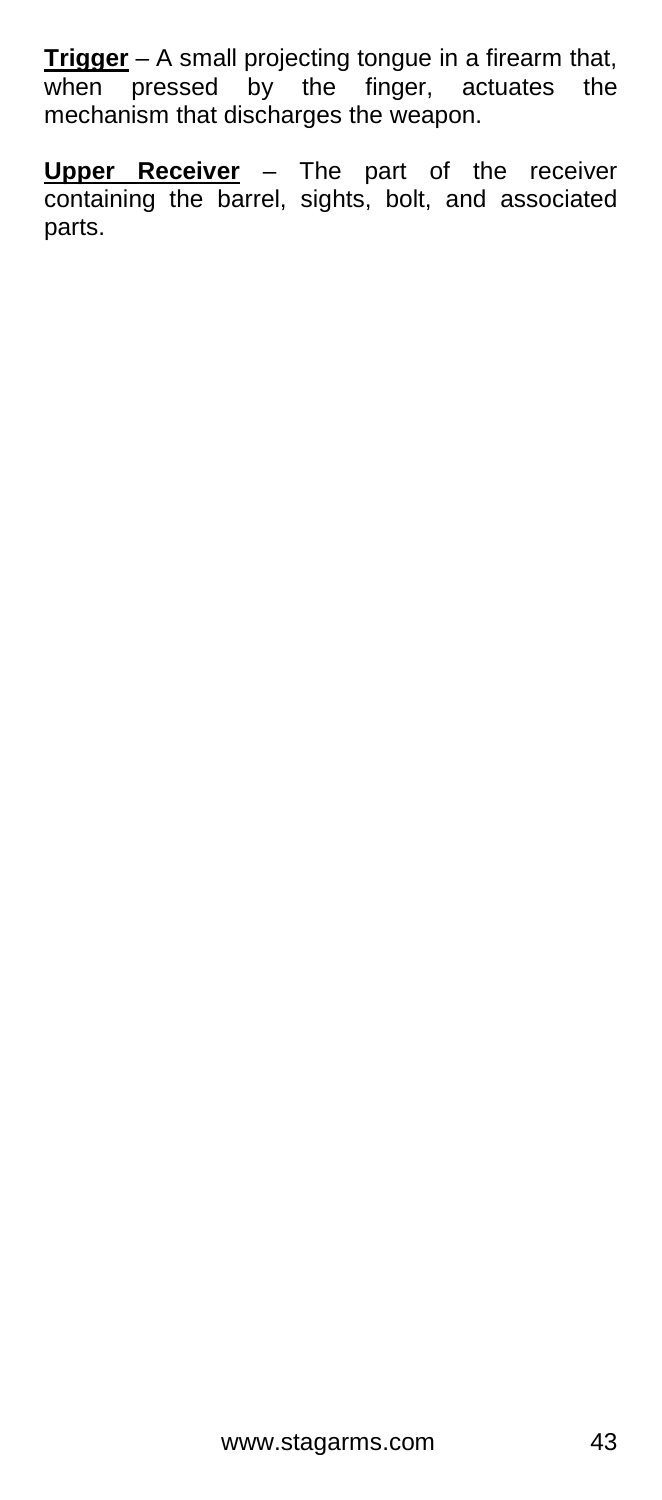#### **BARREL**



- 1. Handguard<br>2. Handguard
- Handguard Spacers
- 3. Handguard Screws
- 4. Gas Tube<br>5. Barrel Nut
- 5. Barrel Nut
- 6. Barrel Indexing Pin
- 7. Barrel
- 8. Gas Block Setscrew
- 9. Gas Block
- 10. Crush Washer
- 11. Flash Suppressor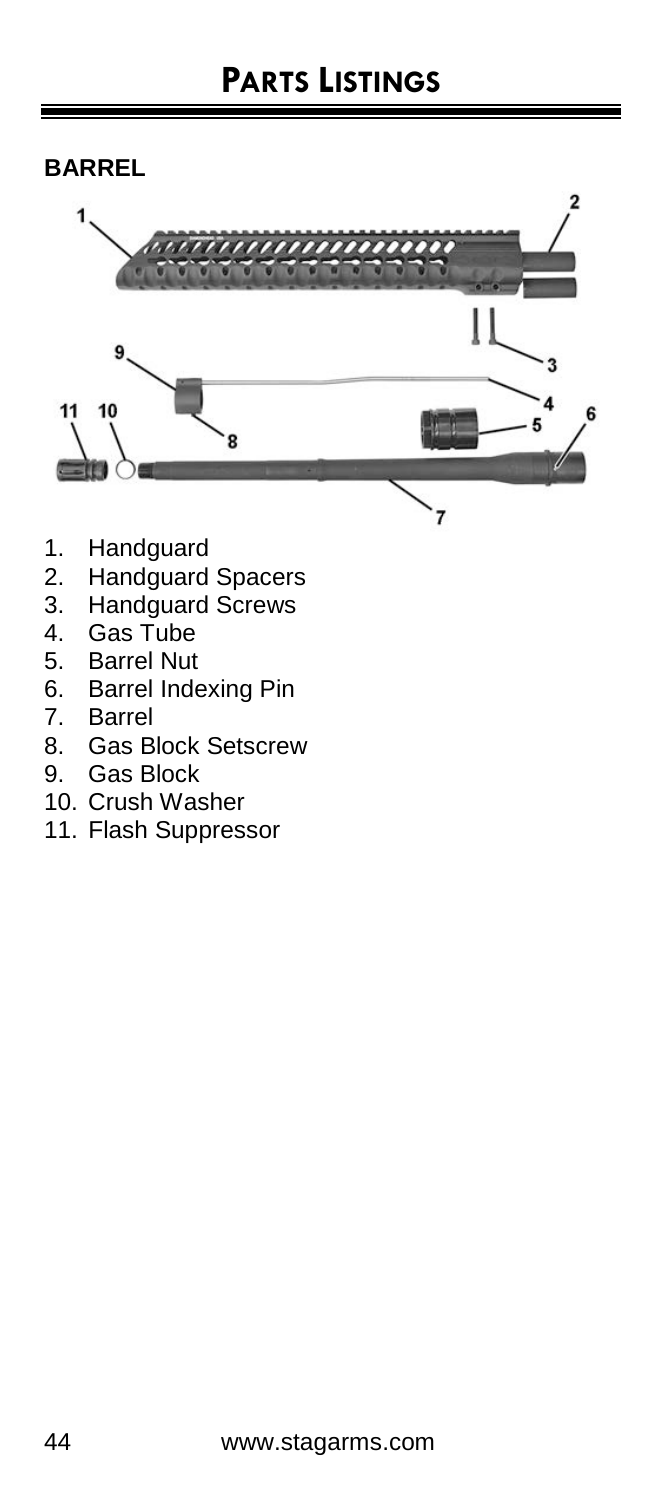#### **UPPER RECEIVER**



- 12. Charging Handle Assembly
- 13. Upper Receiver
- 14. Ejection Port Cover
- 15. Ejection Port Cover Spring
- 16. Ejection Port Cover Rod
- 17. Forward Assist Spring
- 18. Forward Assist Assembly
- 19. Forward Assist Retaining Screw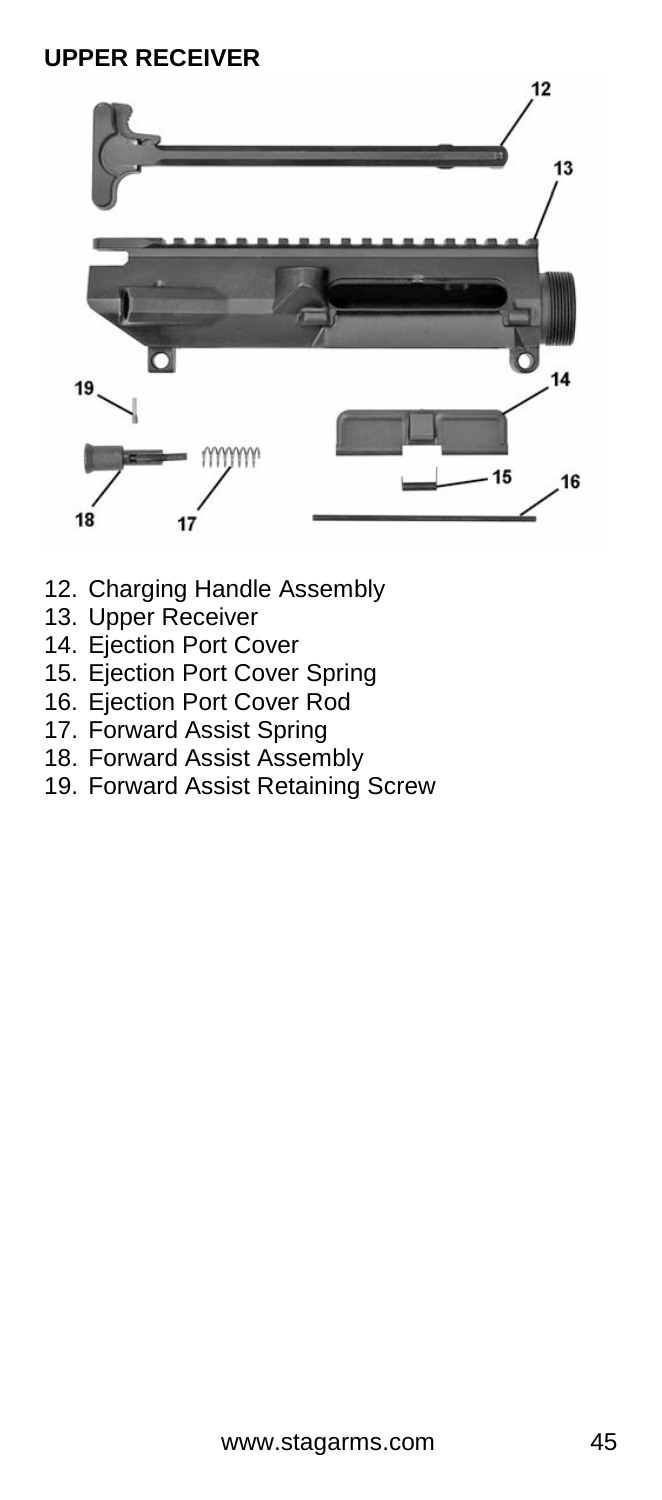#### **BOLT CARRIER**



- 20. Bolt Key
- 21. Bolt Key Screws
- 22. Bolt Carrier
- 23. Firing Pin Retaining Pin
- 24. Firing Pin
- 25. Bolt Carrier
- 26. Gas Rings
- 27. Ejector Roll Pin
- 28. Ejector Pin And Spring
- 29. Extractor
- 30. Extractor Pin
- 31. Extractor Spring
- 32. Extractor Insert
- 33. Cam Pin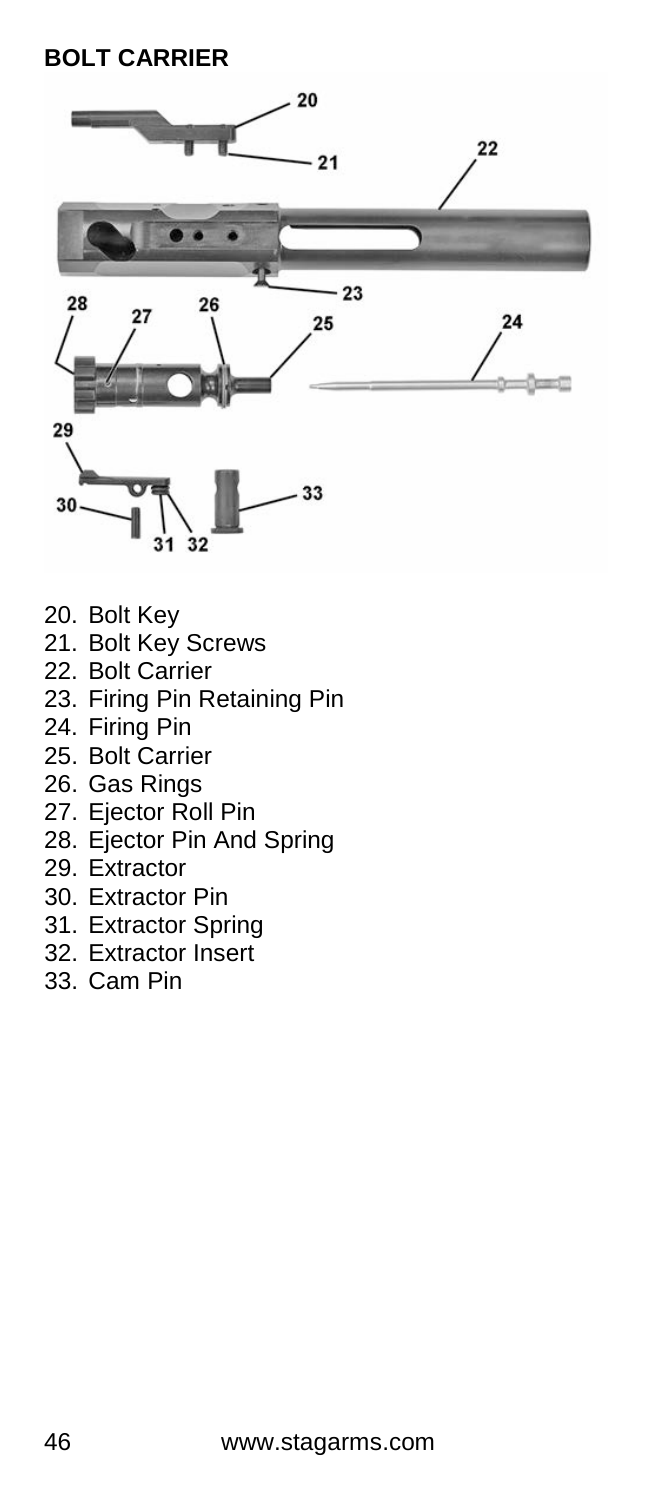#### **LOWER RECEIVER**

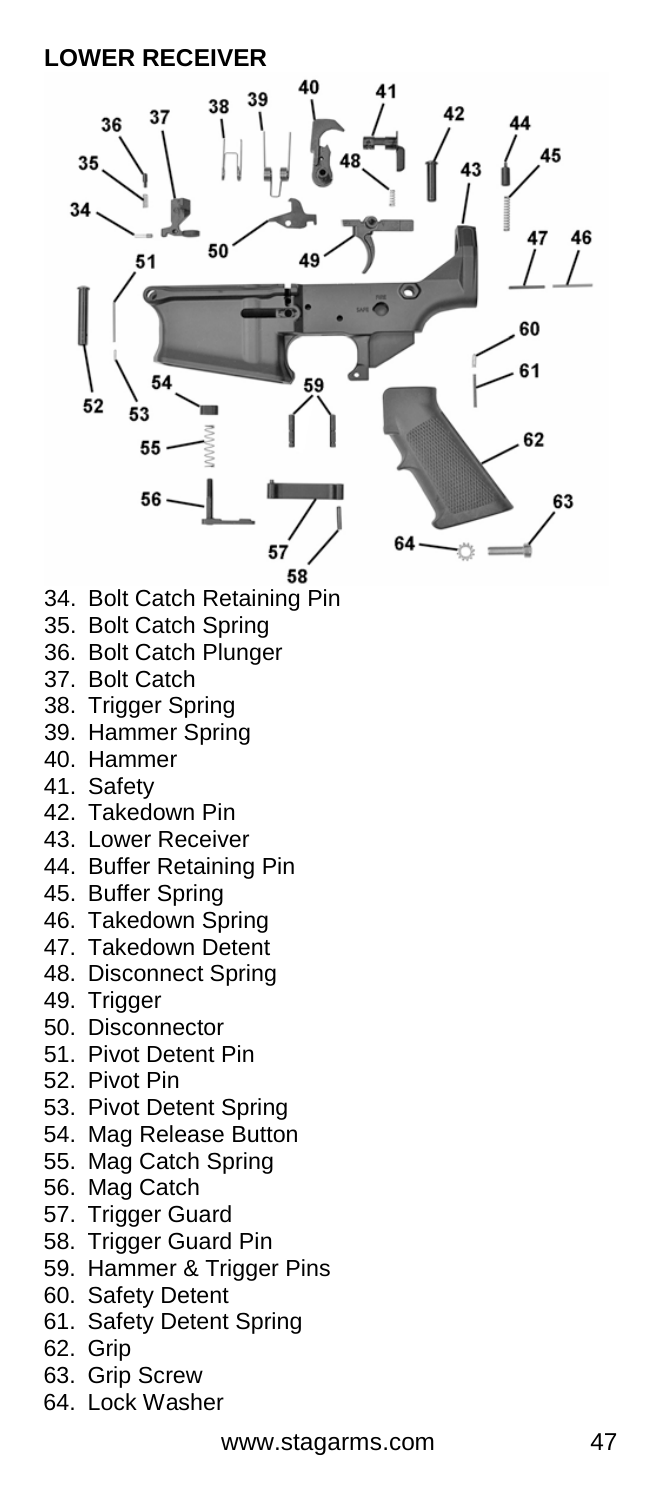#### **STOCK**



- 65. Buffer
- 66. Buffer Roll Pin
- 67. Buffer Rubber Spacer
- 68. Buffer Weight
- 69. Buffer Plug
- 70. Action Spring
- 71. Buttstock
- 72. Nut
- 73. Plate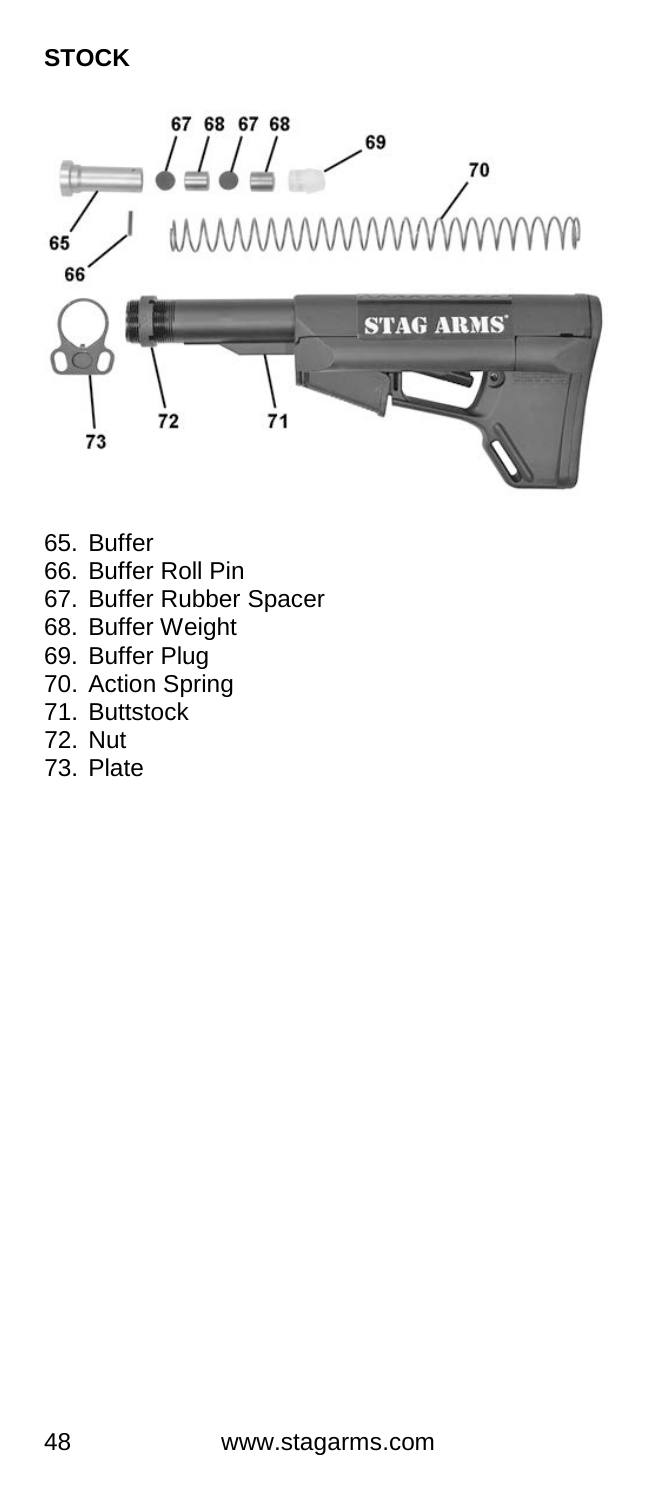Please refer to **[www.stagarms.com/warranty](http://www.stagarms.com/warranty)** for warranty information.

.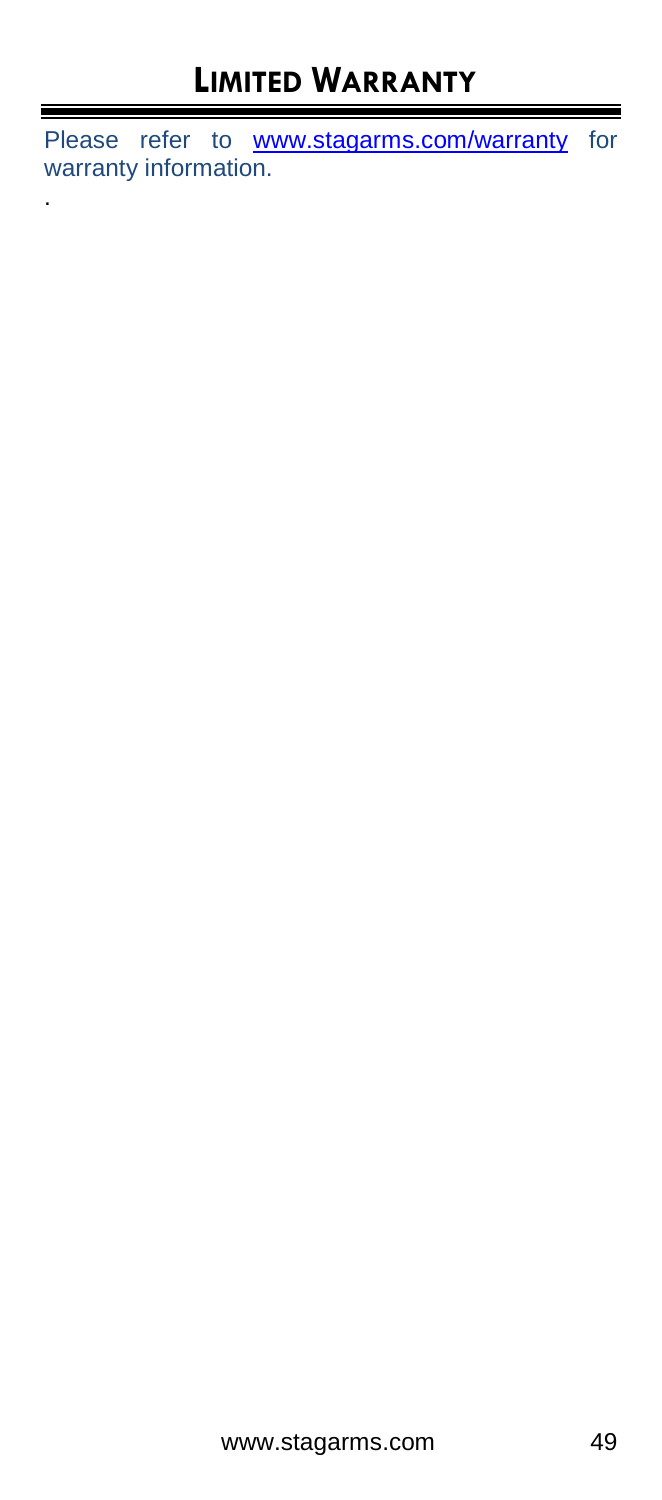### CUSTOMER SERVICE

At Stag Arms LLC we believe excellence is of the greatest importance. Like our products, our customer service representatives exceed the highest standards of customer support. If you have any questions about the Stag Arms product line, you'll find a helpful member of our team at your service – just call our Customer Service Line at **860.229.9994** Monday – Friday between 9:00 a.m.– 5:00 p.m. EST. We can also promptly answer your questions or order inquiries, via E-mail at **[www.stagarms.com/customerservice](http://www.stagarms.com/customerservice)**.

#### RETURNS

All unused products may be returned within 15 days of the date of delivery. All returns must be in new condition and are subject to a 15% restocking fee. The original shipping fee is non-refundable. We do not accept returns on used or engraved items. Attempted returns on non-refundable items will be sent back at the shipper's expense. Returns must be pre-approved by calling 860.229.9994. The original shipping fee is non-refundable.

#### **EXCHANGES**

Unused items may be exchange within 15 days; include a copy of your invoice. Exchanges for similar items will not be charged a restocking fee. To return/exchange merchandise, please call us at 860.229.9994. It is necessary to contact us and speak with a representative before sending in any firearms or parts. Any products sent without a prearranged RMA will be returned to sender.